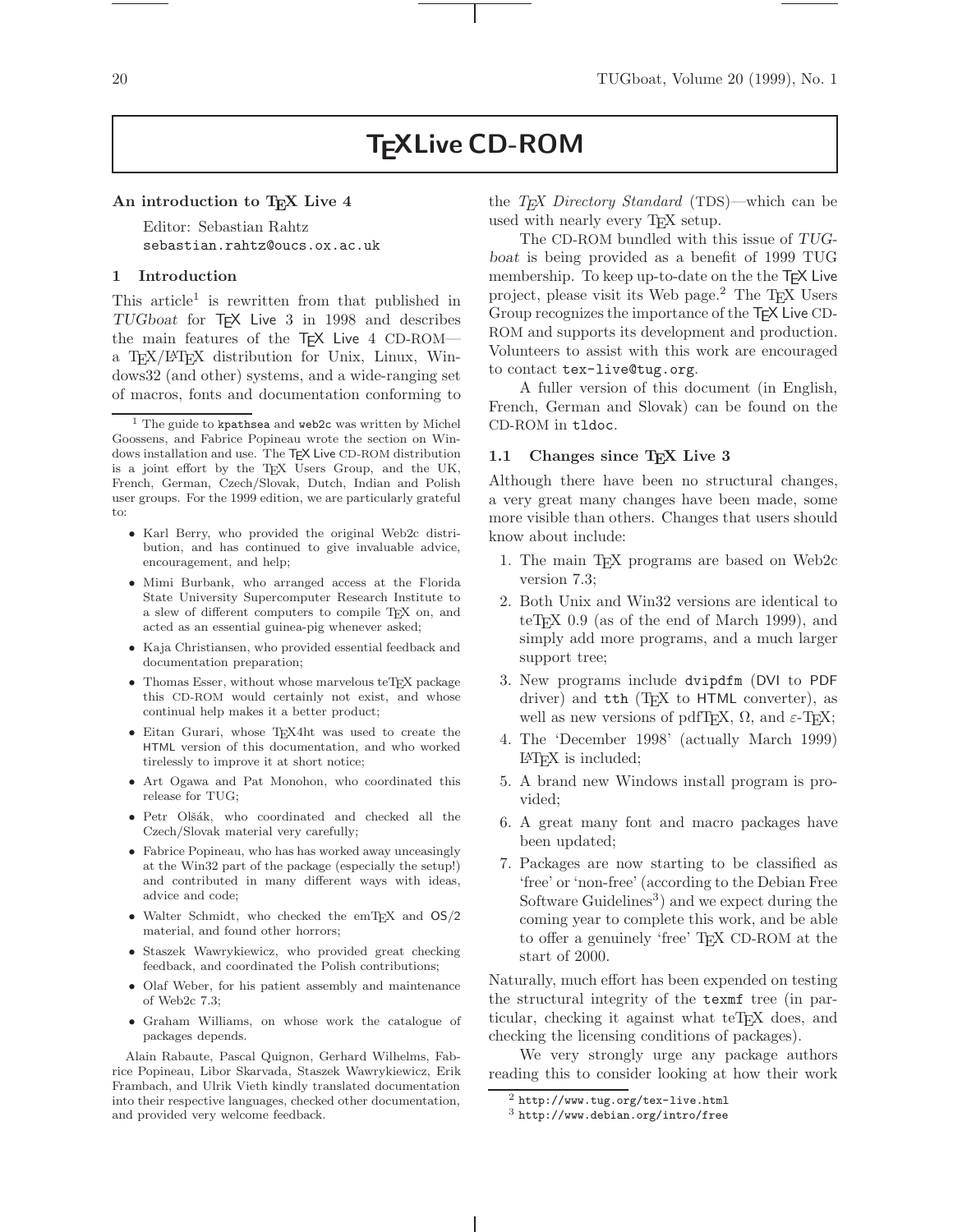is arranged on the CD-ROM, and contacting us with any problem. But most importantly, look at the *Catalogue* maintained by Graham Williams<sup>4</sup> and check your details in there, especially the licensing! Future versions of T<sub>F</sub>X Live will rely more and more on the *Catalogue*.

#### **2 Structure and contents of the CD-ROM**

The important CD-ROM top-level directories are listed below.

- **bin** The T<sub>E</sub>X family programs, arranged in separate platform directories;
- **tldoc** Documentation for TEX Live;
- **FAQ** Frequently Asked Questions, in English, French, and German;
- **info** Documentation in GNU 'info' format for the TEX system;
- **man** Documentation in the form of Unix man pages for the T<sub>E</sub>X system;
- **source** The source of all programs, including the main Web2c, TFX, and METAFONT distributions – stored in a compressed tar archive;
- support Various bits of T<sub>E</sub>X-related software which are *not* installed by default, such as MusixT<sub>E</sub>X, support programs, and a complete distribution of Ghostscript version 5.50;
- systems Packaged T<sub>E</sub>X systems which are separate from the main TEX Live. Subdirectories in here are:
	- **macintosh** The CMacTeX package ready to install;
	- **msdos** The emT<sub>E</sub>X package for MS-Dos;
	- **os2** The OS/2 T<sub>EX</sub> package emT<sub>E</sub>X/TDS and the EPMTFE T<sub>F</sub>X shell for the EPM editor.
- **texmf** The main support tree of macros, fonts and documentation;
- usergrps Material about T<sub>EX</sub> User Groups.

#### **2.1 The TDS tree**

The T<sub>F</sub>X Live texmf tree consists of various 'collections', each of which has a set of 'packages', of which there are over 400 on the CD-ROM. Normal installation allows the user to copy all of a collection to a local hard disk from the CD-ROM, but it is also possible to install just one package of a collection. The collections are:

**ams** The American Mathematical Society macro packages and fonts.

**bibtex** BIBT<sub>E</sub>X styles and databases.

**doc** General guides and documentation in various formats, including HTML and PDF.

**dvips** Support for Rokicki's DVI-to-PostScript driver. **etex** Support for  $\varepsilon$ -T<sub>E</sub>X.

- **fonts** Font sources, metrics, PostScript and bitmap forms.
- formats Eplain, RevT<sub>E</sub>X, phyzzx, texsis, alatex, text1, lollipop, etc.
- **generic** Extra macros for use with any format.
- **graphics** Macro packages for graphics.
- **lang** Support for non-English languages.
- **latex** LAT<sub>E</sub>X, including official tools and all LAT<sub>E</sub>X  $2\varepsilon$ contributed packages.

**metapost** Support for MetaPost.

**omega** Support for Ω.

**pdftex** Support for pdfT<sub>E</sub>X

**plain** Macros for plain T<sub>E</sub>X.

**systems** Binaries for Unix and Win32 platforms.

**texlive** Basic material for the distribution.

Each of the collections is divided into *basic* (1), *recommended* (2), and *other* (3). Thus all packages in collection latex1 are what one must have to get started with LATEX, packages in latex2 are recommended for most users, and latex3 contains optional packages. The directory texmf/lists contains lists of all files in each package (used by the installation programs). Graham William's *Catalogue* lists all the packages, noting whether they are in TEXLive, and giving details.

#### **3 Installation and use under Unix**

You can use the TEX Live CD-ROM in three ways:

- 1. You can mount the CD-ROM on your file system, adjust your PATH, and run everything off the CD-ROM; this takes very little disk space, and gives you immediate access to everything on the CD-ROM; although the performance will not be optimal, it is perfectly acceptable on, for instance, PCs running Linux.
- 2. You can install all or part of the system to your local hard disk; this is the best method for many people, if they have enough disk space to spare (a minimum of about 10 megabytes, or 100 megabytes for a recommended good-sized system).
- 3. You can install selected packages to work either with your existing T<sub>F</sub>X system or a T<sub>F</sub>X Live system you installed earlier.

Each of these methods is described in more detail in the following sections.

 $^4$  http://www.cmis.csiro.au/Graham.Williams/TeX/ catalogue.html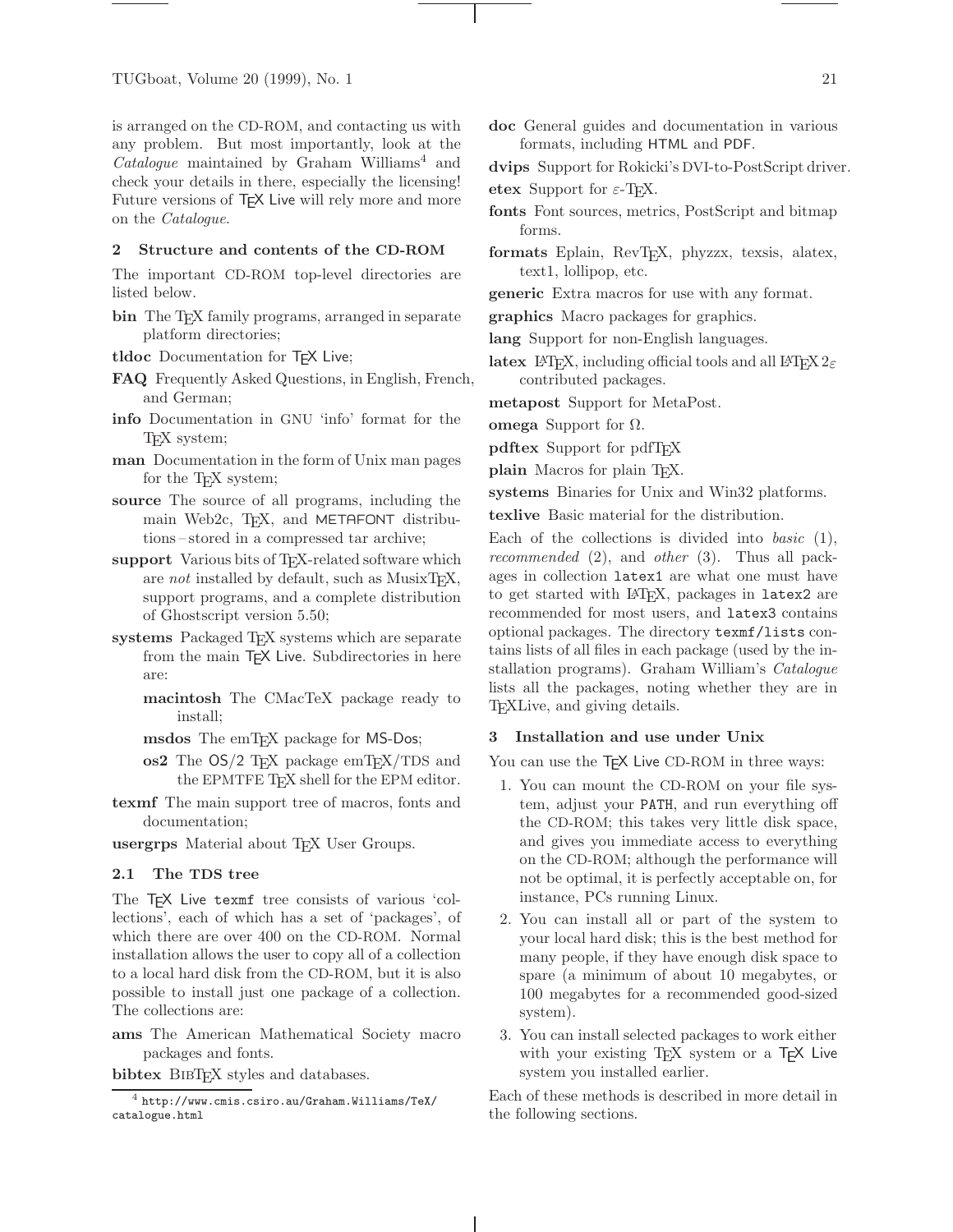**Warning:** This CD-ROM is in ISO 9660 (High Sierra) format, with Rock Ridge and Joliet extensions. In order to take full advantage of the CD-ROM on a Unix system, your system needs to be able to use the Rock Ridge extensions. Please consult the documentation for your mount command to see if it is possible. If you have several different machines on a local network, see if you can mount the CD-ROM on one which *does* support Rock Ridge, and use this with the others.

# **3.1 Running from the CD-ROM under Unix**

The organisation of Web2c means that you can run programs simply by adding the appropriate directory under bin on the CD-ROM to your PATH, and the support files will all be found with no further ado. The following shows the list of available systems and the corresponding directories.

| $DEC$ Alpha $OSF/1$      | alpha-osf4.0       |
|--------------------------|--------------------|
| HP9000 HPUX              | hppa11-hpux10.10   |
| Intel Linux              | i386-linux         |
|                          | i386-linux-libc5   |
| <b>SGI IRIX</b>          | mips-irix6.2       |
| IBM RS 6000 AIX          | rs6000-aix4.1.4    |
| Sun Sparc Solaris        | sparc-solaris2.5.1 |
| Windows 95 or NT (Intel) | win32              |

You may worry that when you subsequently make fonts or change configuration, things will go wrong because you cannot change files on the CD-ROM. However, you can maintain a parallel, writeable, TEX tree on your hard disk; this is searched before the main tree on the CD-ROM. The default location is texmf-localconfig on the CD-ROM (which does not exist!), so you *must* override this by setting the VARTEXMF environment variable.

Thus *sh* or *bash* users on an Intel PC running Linux can mount the TEX Live CD-ROM on /cdrom by issuing the command:

|--|

Then they should include the directory containing the binaries for the given architecture into the search path by updating the PATH variable.

PATH=/cdrom/bin/i386-linux:\$PATH export PATH VARTEXMF=/usr/TeX.local export VARTEXMF

For convenience, these statements can also be entered into the .profile script.

If in doubt, ask your local system support guru to help you work out how to mount your CD-ROM or which directory to use for your system.

Appropriate support files will be installed on your hard disk the first time you need them. It is a good idea to immediately run the texconfig script to initialise things, and check it all works.

# **3.2 Installing to a hard disk**

All of the necessary steps to install all or part of the distribution on your hard disk are achieved by mounting the CD-ROM, changing to the top-level directory, and typing:

# >> sh install-cd.sh

(On some Unix systems, you may need to use sh5 or bash.) This script works by accessing lists of collections and packages from the CD-ROM, and trying to guess what sort of computer system you are on. It should start by displaying the following:

```
Initializing collections... Done initializing.
Counting selected collections... Done counting.
Calculating disk space requirements for collections...
         Done calculating that.
Initializing system packages...
         Done initializing system.
```
It will then show the main control screen (Figure 1), which lets you change four things:

- 1. the type of system you are on, or want to install for;
- 2. the collections you want to install, at the *basic*, *recommended* or *other* level;
- 3. the location on your hard disk to put the files;
- 4. some runtime behaviour features.

You choose options by typing a letter or number and pressing 'return'. In the example, a Linux ELF system has been detected, the default of all collections to *recommended* level has been chosen, and the default installation directory is /usr/TeX; note that the disk space required for the current installation configuration is also displayed. If you make a suggested setup, you need about 100 megabytes of disk free; however, the basic setup will only take about 10 megabytes, and you can enhance it with selected packages as you need them.

Under the directory you choose for installation, the installation script will put the binaries in a subdirectory of bin, and the support tree in texmf.

The options item lets you decide whether to make new fonts be created in another location (if you want the main package mounted read-only for most users), and whether to make symbolic links for the man and GNU info pages in the 'standard' locations; you'll need 'root' permissions for tasks to do this, of course.

When you choose  $\langle C \rangle$  for 'collections', you will see the display of available collections, the level of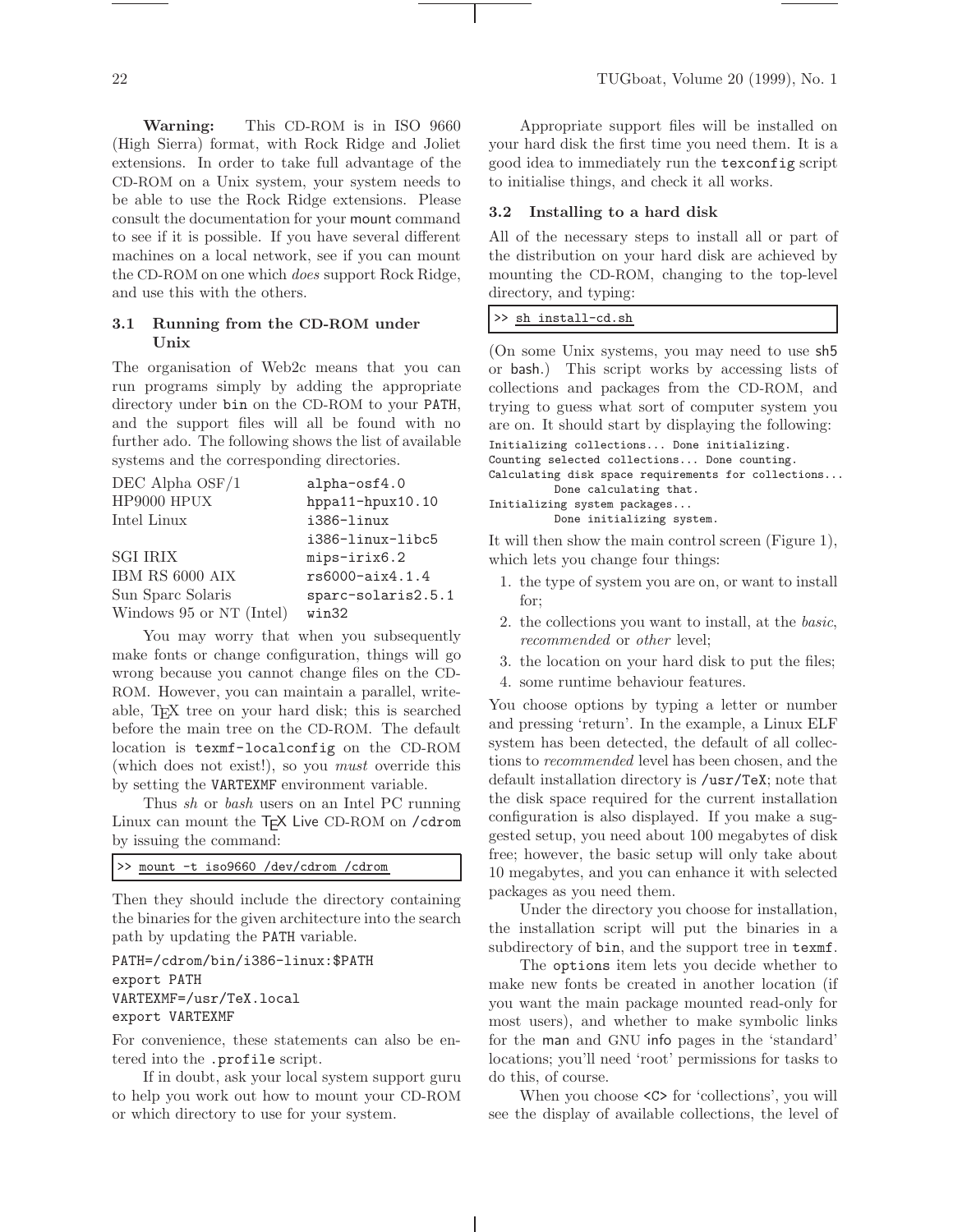```
=================> TeX Live installation procedure <============================
===> Note: Letters/digits in <angle brackets> indicate menu items <===
===> for commands or configurable options <===
   Proposed platform: Intel x86 with GNU/Linux
   <P> over-ride system detection and choose platform
   <C> collections: 24 out of 34, disk space required: 9812099 kB
   <S> systems: 1 out of 8, disk space required: 7925 kB
                              total disk space required: 9820024 kB
   <L> install level (1: basic, 2: recommended, 3: all): 2
   <D> directories:
     TEXDIR (The main TeX directory) : /usr/TeX
     TEXMFLOCAL (TeX directory for local styles etc): /var/TeX-local
   <O> options:
      [ ] alternate directory for generated fonts ()
      [ ] alternate directory for configuration ()
      [ ] create symlinks in standard directories
      [ ] do not install macro/font doc tree
      [ ] do not install macro/font source tree
      [ ] only install free software
   <I> start installation, <H> help, <Q> quit
Enter command:
```

|                     | name                | selection                      |           | size |                                                                                  |  |
|---------------------|---------------------|--------------------------------|-----------|------|----------------------------------------------------------------------------------|--|
| $\langle 1 \rangle$ | bibtex              | [recommended] 7597 kB          |           |      |                                                                                  |  |
| 2                   | doc                 | [reconnected]                  | 21152 kB  |      |                                                                                  |  |
| 3                   | dvips               | [reconnected]                  | 430 kB    |      |                                                                                  |  |
| 4                   | etex                | [reconnected]                  | 102 kB    |      |                                                                                  |  |
| 5                   | fonts               | [recommended]                  | 51447 kB  |      |                                                                                  |  |
| 55                  |                     | formats [recommended]          | 14651 kB  |      |                                                                                  |  |
| <7>                 | generic             | [reconnected]                  | 459 kB    |      |                                                                                  |  |
| <8>                 |                     | graphics [recommended] 9674 kB |           |      |                                                                                  |  |
| $9$                 | lang                | [reconnected]                  | 19618 kB  |      |                                                                                  |  |
| <u></u>             |                     | latex [recommended]            | 23429 kB  |      |                                                                                  |  |
| $<$ V $>$           |                     | metapost [recommended] 1443 kB |           |      |                                                                                  |  |
| <w></w>             | omega               | [recommended] 4986 kB          |           |      |                                                                                  |  |
| <x></x>             |                     | pdftex [recommended] 471 kB    |           |      |                                                                                  |  |
| $<$ Y $>$           |                     | plain [recommended]            | 1113 kB   |      |                                                                                  |  |
| $<\!\!Z\!\!>$       | texlive             | [recommended]                  | 10155 kB  |      |                                                                                  |  |
|                     |                     | SUM:                           | 166829 kB |      |                                                                                  |  |
|                     |                     |                                |           |      |                                                                                  |  |
|                     |                     |                                |           |      | global commands: select <n>one / <b>asic / R<e>commended / <a>11</a></e></b></n> |  |
|                     | for all collections |                                |           |      |                                                                                  |  |
| $<$ R $>$           |                     | return to platform menu        |           |      |                                                                                  |  |
| <q></q>             | quit                |                                |           |      |                                                                                  |  |
|                     |                     |                                |           |      |                                                                                  |  |

**Figure 2**: Selecting collections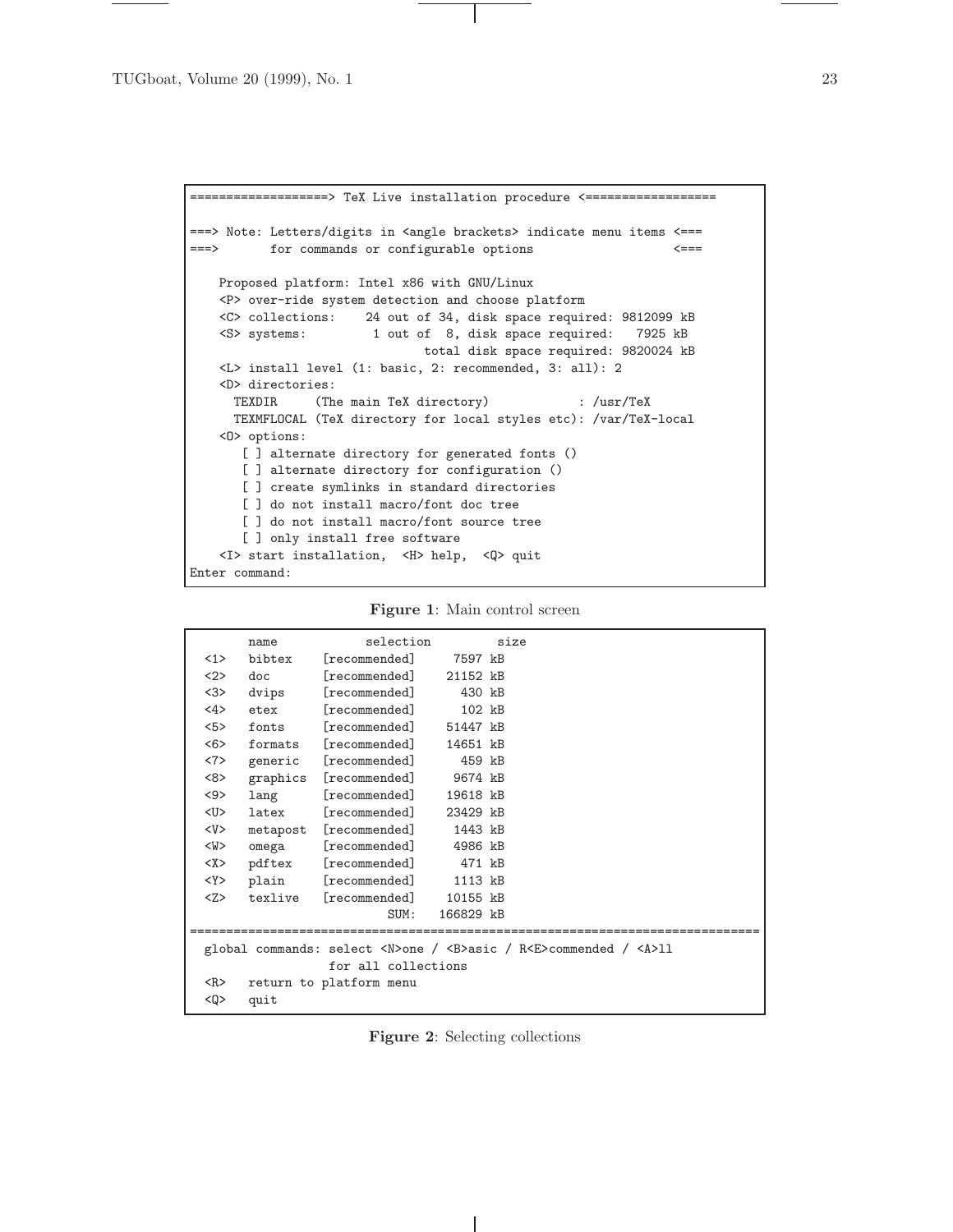```
Collection: Fonts
====================================================
Fonts, including metrics, virtual fonts and sources
====================================================
 <N> No packages
 <B> Basic packages [ 1023 kB]
 <E> Basic + Recommended packages [ 51447 kB]
 <A> All packages [127417 kB]
====================================================
 <R> return to collection menu
 <Q> quit
Enter command:
```
**Figure 3**: Customizing a collection

installation selected, and the disk space required (Figure 2). You can set alternative levels of installation for each collection, ranging from *none* to *all*. You can either set this for all collections at once, or choose a particular collection and set its level (Figure 3).

When you are finished, return to the main screen, and ask the installation to start. It will take each of the collections and systems that you requested, consult the list of files on the CD-ROM, and build a master list of files to transfer. These will then be copied to your hard disk. If you installed a system, an initialisation sequence is now run (creating format files, etc.). When this has finished, all you need do is add the correct subdirectory of bin in the TEX installation to your path, and start using TEX. If you want, you can move the binaries up one level, e.g., from /usr/local/bin/alpha-osf3.2 to /usr/local/bin; if you do this, however, you must edit texmf/web2c/texmf.cnf (see Appendix 7) and change the line near the start which reads

# TEXMFMAIN = \$SELFAUTOPARENT

to

#### TEXMFMAIN = \$SELFAUTODIR

If you move the whole installation to another directory tree entirely, you need to edit TEXMFMAIN to specify the support tree explicitly, and set TEXMFCNF in your environment to \$TEXMFMAIN/texmf/web2c.

# **3.3 Installing individual packages to a hard disk**

You may want to use the T<sub>E</sub>X Live CD-ROM to either update an existing setup, or add features to an earlier installation from the CD-ROM. The

main installation program is intended for the first time only, and subsequently you should use the install-pkg.sh script on the CD-ROM. Run this by mounting the CD-ROM, changing to the mounted directory, and typing

#### >> sh install-pkg.sh options

The script supports nine options; the first four let you set the individual package you want to install, the whole collection (i.e., ams2), the name of the mounted CD-ROM directory, and the name of the directory containing the list files (normally these latter two will be set automatically):

- --package=*name* --collection=*name* --cddir=*name*
- --listdir=*name*

What actually happens is controlled by four more switches; the first two allow you to exclude documentation or source files from the installation, the third stops the default action of running mktexlsr on completion to rebuild the file database, and the last does nothing but list the files that would be installed:

```
--nodoc
--nosrc
--nohash
```

```
--listonly
```
Finally, you can specify that, instead of installing the files, the script should make a tar archive in a specified location:

--archive=*name*

Thus, if we simply wanted to see the files that make up the package fancyhdr before we installed it, our command and output would be as follows: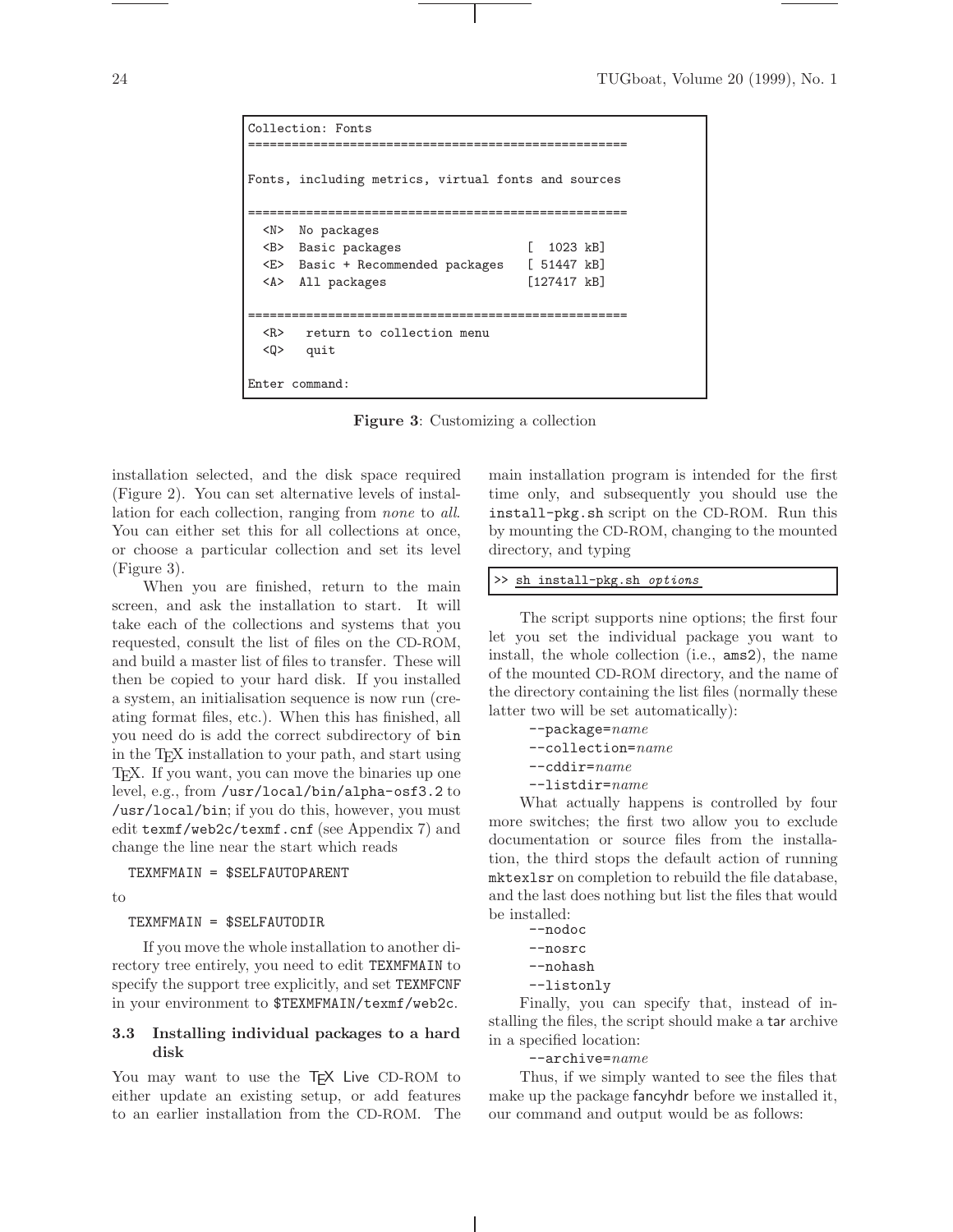| >> sh install-pkg.sh --package=fancyhdr |  |  |  |  |
|-----------------------------------------|--|--|--|--|
| $-$ listonly<br>$\gt$                   |  |  |  |  |
| texmf/doc/latex/fancyhdr/fancyhdr.dvi   |  |  |  |  |
| texmf/doc/latex/fancyhdr/fancyhdr.tex   |  |  |  |  |
| texmf/lists/free/latex3/fancyhdr        |  |  |  |  |
| texmf/source/latex/fancyhdr/README      |  |  |  |  |
| texmf/tex/latex/fancyhdr/extramarks.sty |  |  |  |  |
| texmf/tex/latex/fancyhdr/fancyhdr.sty   |  |  |  |  |
| texmf/tex/latex/fancyhdr/fixmarks.sty   |  |  |  |  |

Other examples of usage are: • Install the LATEX package natbib:

#### >> sh install-pkg.sh --package=natbib

• Install the LAT<sub>E</sub>X package alg with no source files and no documentation:

```
>> sh install-pkg.sh --package=alg \
>> --nosrc --nodoc
```
• Install all the packages available in the *other* Plain T<sub>E</sub>X collection:

```
>> sh install-pkg.sh --collection=plain3
```
• Place all files which are needed for PSTricks in a tar file in /tmp:

```
>> sh install-pkg.sh --package=pstricks \
>> --archive=/tmp/pstricks.tar
```
#### **3.4 The texconfig program**

After the installation program has copied all files to their final locations, you can use a program called texconfig that allows you to configure the system to fit your local needs. This can be called at any other time to change your setup, with a full-screen (which requires the dialog program, included as part of the binary packages) or command-line interface. It should be used for all maintenance, such as changes of installed printers, or rebuilding the file database. Both modes have help text to guide you through the facilities.

## **4 Installation and use under Windows**

This section only applies to systems running Windows 9x or NT. If you run Windows 3.1, you will have to install emtex from the top level systems directory by hand.

It is also necessary to have your Windows set up so that it uses the Microsoft Joliet extensions for reading CD-ROMs; simply look at the CD-ROM in Windows Explorer and see whether it shows long, mixed-case file names. If it does not, you cannot use the ready-to-run system on the CD-ROM.

#### **4.1** What is fpT<sub>F</sub>X?

The system on the CD-ROM for Windows is Fabrice Popineau's fpT<sub>E</sub>X. This is a port to Windows 9x and Windows NT– referred to as Win32 – of the well known distribution teTEX for Unix. More precisely, given obvious differences between Unix and Win32, some things behave differently under fpT<sub>E</sub>X, some are still missing, some are just different, but the large majority behave just the same as under Unix.

#### **4.2 What is in this port**

This version includes all the same programs as the Unix side of T<sub>E</sub>X Live, with some additions which can be installed.

Among the programs, there are a few DLLs:

- the ones that begin with msvc are the Microsoft C library targeted for multi-threaded applications,
- the Kpathsea dynamic-linked library,
- zlib.dll (compress library) and libpng.dll (Portable Network Graphics) for pdfTEX and a few other programs,
- tex.dll, pdftex.dll and a few others refer to TEX engines – see the explanation below.

All the various T<sub>EX</sub> engines are distributed in the form of a .dll file for the core, and a .exe file for the front-end. This is the answer to the problem of link files that do not exist on Win32 platforms. For example, the T<sub>E</sub>X engine is made up of:

| 11/19/98 11:07a | 217,088 tex.dll |                |
|-----------------|-----------------|----------------|
| 11/19/98 11:07a |                 | 16,384 tex.exe |

and the latex.exe file is nothing but a rough copy of tex.exe using the same core tex.dll. The same approach is used for the mktex\*.exe family of programs which are linked to the mktex.dll library.

#### **4.3 Running from the CD-ROM**

You can run all the T<sub>EX</sub> programs directly off the CD-ROM, and have access to all the macros and fonts immediately, at the price of a slower performance than if you install on the hard disk. To do this, you must add the bin/win32 directory of the CD-ROM to your PATH, using the Windows configuration software. Now you can run the programs at a command prompt, or use the shareware WinEdt editor, which runs the programs from convenient menus.

#### **4.4 How to install it**

When you put TEX Live in your computer, the setup should run automatically; if it does not, run the program autorun.exe. Now follow the instructions here are some hints: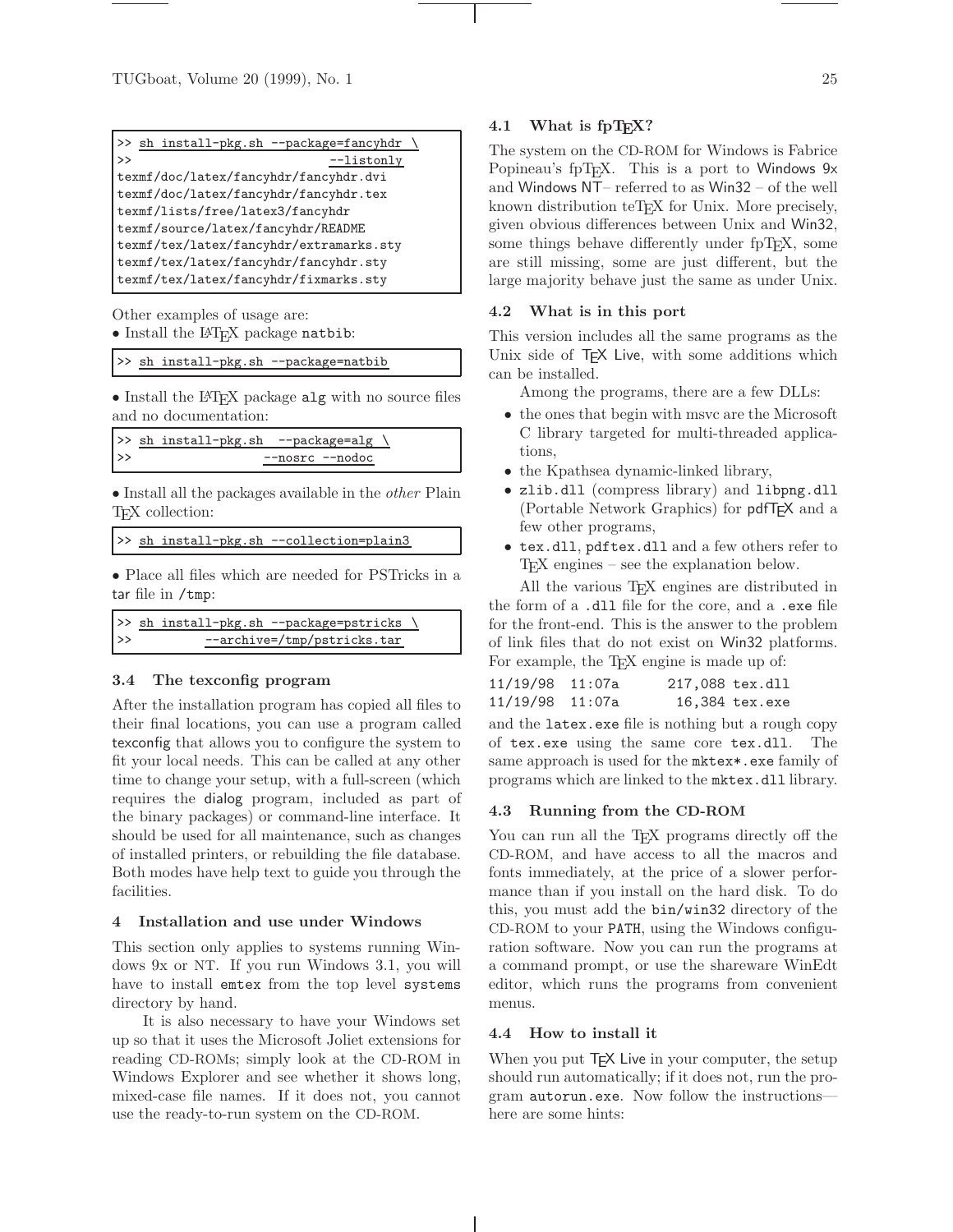- Choose a *root* for your installation, c:\TeX is proposed by default, but you can change it because you will need lots of disk space: more than 300Mb for a full installation, and beware that the cluster size on FAT partitions will make the package appear even bigger;
- Do not use any path with embedded 'space' character: TEX won't like that. The setup.exe checks for that anyway;
- Your *main* texmf tree will be *root*/texmf and designated by the variable \$TEXMFMAIN;
- You have the opportunity to add some more texmf trees:
	- **–** one *local* texmf tree, which is designated by the variable \$TEXMFLOCAL and is by default *root*/texmf.local. It is intended to store your site local macros and style files, and also any locally generated font files. *If you do not specify a local* texmf *tree, you will be asked to set the variable* VARTEXFONTS *to point to some directory where those fonts will be stored. If you specify a local* texmf *tree, it will be used for those fonts.*
	- **–** one *home* texmf tree, which is designated by the variable \$HOMETEXMF and is by default \$HOME/texmf. This is meaningful only under Windows NT, where users have a \$HOME. Usually, Windows 9x users do not have a \$HOME, so they should leave this place empty;

These locations can be edited manually by looking for their variables names in the file texmf/web2c/texmf.cnf.

- You will be asked if you want to install:
	- **–** PK fonts,
	- **–** only *free* packages, in which case some packages will even disappear from the list for a *custom* installation,
	- **–** if you want the documentation accompanying each of the packages being installed; guides and general documentation will always be installed, but not the material that is provided with some specific package;
	- **–** *idem* for source files.
- Choose your setup from *basic*, *recommended* and *full*. If you already know what you want to install, you can also choose to do a *custom* setup. In this case, you will be presented with a list of collections of packages. Each collection is (de)selectable by itself, and so is each package

individually. A short description is provided for many packages, thanks to the Web catalogue of Graham Williams.

- Ignore the 'setup' collection in the list of collections. It refers to the files in the \setupw32 on the CD-ROM and should have been made invisible;
- You will have the opportunity to add some more special packages, namely Ghostscript and Ghostview, the Postscript interpreter and previewer, ImageMagick which allows for image manipulations and conversions, WinEdt which is a good shareware environment for editing and typesetting with T<sub>E</sub>X, and texshell which does quite the same as WinEdt (free but less fancy).
- You can review your installation settings, and if everything is okay, the file transfer will begin;
- Once it is done, the installers for Ghostview and WinEdt will be called if selected. The installation and configuration of everything else is handled by setup.exe. It is completely automatic. The last step is the build of 'ls-R' files;
- Eventually, the setup will be over and the documentation displayed using your default Web browser. Windows 9x users will need to reboot before being able to run anything.

A number of items will appear under the Start-> Programs->TeXLive menu.

#### **4.5 What does the setup hide from me ?**

If you want to hack the configuration by yourself, here is a more detailed description of what the setup does — and what it does not. Your PATH is modified to make the programs installed accessible. It is checked for any older version of  $fpTr X$  or  $Tr X$ -Live, and if one is found, its entry in PATH is removed. This is done by looking for the file kpathsea.dll along your PATH.

If Ghostscript installation has been requested, the location of gs5.50 is added to your PATH because the files gswin32c.exe (command line interface to Ghostscript) and gsdll32.dll (dll embedded Ghostscript) are accessed by several programs of the distribution. Ghostscript uses the registry now (version 5.50) and so does not need any other setting to find the relevant files. Previous or customized installations might require to set the GS\_LIB variable. See the appropriate documentation.

*ImageMagick* is also added to your PATH if it has been selected. Moreover, the right *delegates.mk* file is copied according to your platform (Windows 9x or Windows NT). See *ImageMagick* documentation for more details.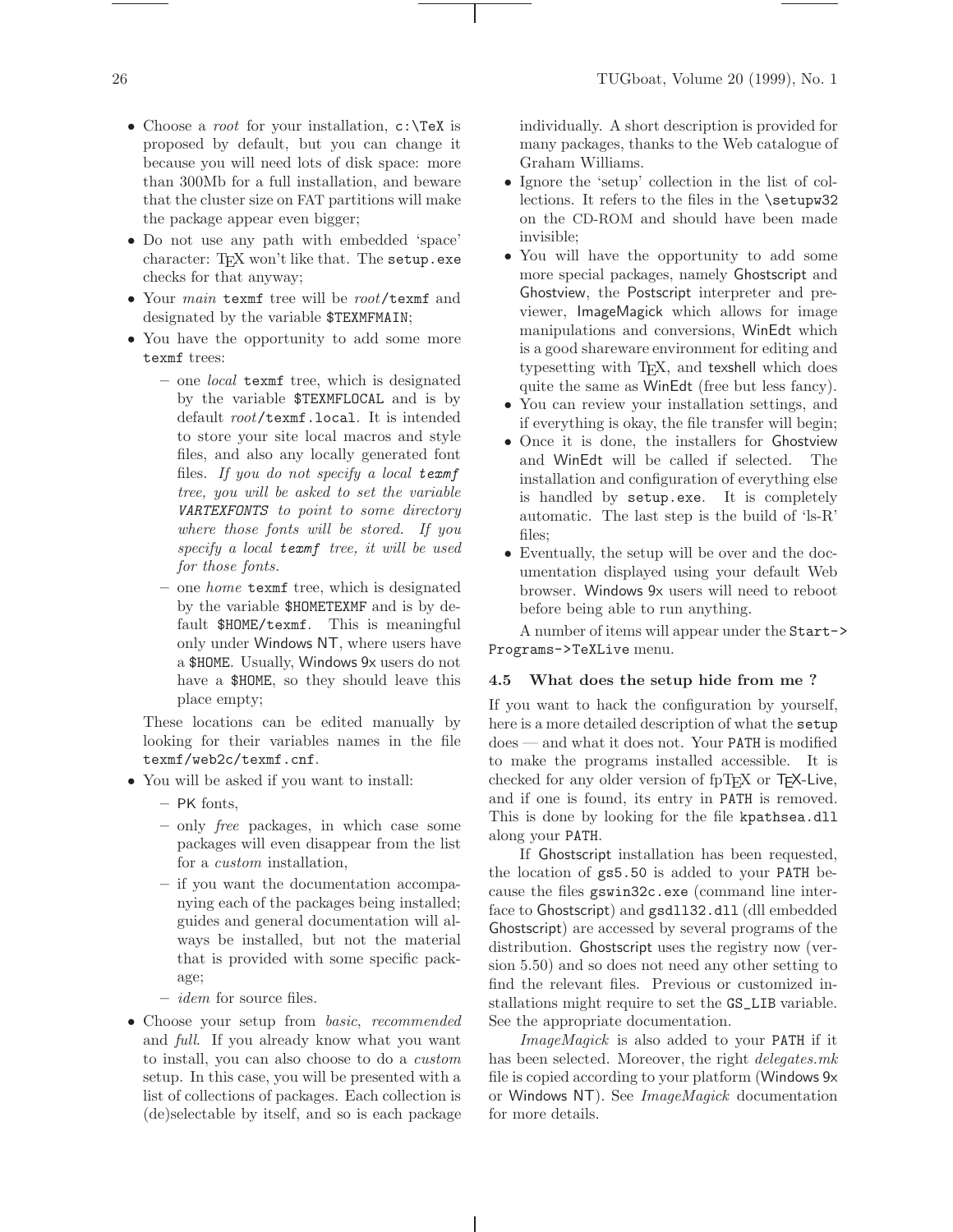Your main <root>/texmf/web2c/texmf.cnf file is edited to reflect the texmf trees you have specified, and the location of locally generated fonts. The variables \$TEXMF, \$TEXMFLOCAL, \$HOMETEXMF, and \$VARTEXFONTS are modified.

The file <root>/texmf/web2c/mktex.cnf is edited to add the feature 'varfonts', which will force any locally generated font to be stored in \$VARTEXFONTS.

The configuration for tex4ht is undertaken by editing <root>/texmf/tex4ht/base. The only relevant part is that it needs to run the convert.exe tool of *ImageMagick*, so the full path to access it is provided.

#### **4.6 Testing the installation**

A valuable tool to test the installation now is the program kpsewhich.

As a first step, you should check if Web2C correctly identifies the location of your texmf tree. Open a command prompt window and type

## kpsewhich -expand-path=\$TEXMF

The answer should be the location of your texmf tree (e.g., c:/TeX/texmf if you unpacked the archive files as in the example above —note that the answer is a Unix style path, i.e., the MS-Dos style  $\setminus \setminus$ is substituted by /; you don't have to worry about this). If you do not get the right answer you have probably changed the default directory structure. In this case you have to set the variable TEXMF manually to the root directory of your texmf tree.

If you want to be on the safe side, you may type in mktexlsr to update the ls-R database, even though a proper ls-R file should be provided after installation.

# **4.7 Network installation and filesystem considerations**

All the support files, everything except the files in bin/win32, are shareable with a Unix installation. This means you can use Samba either to mount from a Windows NT server to a Unix workstation or the converse. Several strategies are possible:

- Put everything on the server. Just add each set of files for the operating system and architecture you want to use in the bin directory. That means for example bin/win32 and bin/i386-linux.
- Install a local copy of the binaries and format files. In this case, assign \$TEXMFMAIN to the main texmf tree that will lie on the network.

These schemes should have been handled by the InstallShield installer. But so many problems arose with this installer that these features have been delayed to the next version of the setup program.

Win32 supports multiple filesystems:

- MS-Dos FAT, 8.3 and uppercase filenames
- Protected mode FAT, long filenames, but caseinsensitive
- NTFS, long filenames and case-sensitive
- ISO9660 CD-ROM, 8.3 and uppercase filenames

Moreover, Win32 calls which refer to filenames are case-insensitive, and there are several other features in NTFS that Win32 can't use for the moment. Another dimension is the use of different directory separators:  $\prime$  or  $\setminus$ , but Win32 calls accept both.

So what difficulties may arise ?

Most likely, you will have some style files with long filenames. If you are running on a filesystem which supports them,  $5$  there is no problem and you have nothing to do. Otherwise, you will need to use the alias feature of Kpathsea. Suppose, for instance, you are trying to install texmf on a FAT partition and you have the style file named longtable.sty in your tree. The filename will be truncated to its 8.3 form: longtabl.sty. In this case, you will need to create a file named aliases in the same place as the ls-R file in your texmf tree. This file should contain the following line:

# longtabl.sty longtable.sty

All references to longtable.sty will be redirected to longtabl.sty if the long filename is not found.

Otherwise, if you think you have trouble with filenames, consider doing the following:

- paths in config files and environment variables should be written using / rather than  $\lambda$ ;
- ls-R databases should be in lower case, even if you are running on FAT or CD-ROM;
- use the debug feature of Kpathsea and kpsewhich to demonstrate your problem and email us the results of your investigations.

#### **5 Building on a new Unix platform**

If you have a platform for which we have not provided binary sources, you will need to compile T<sub>E</sub>X and friends from scratch. This is not as hard as it sounds. What you need is all in the directory source on the CD-ROM.

You should first install the support tree from the T<sub>F</sub>X Live CD-ROM (do a basic install, with no system binaries chosen).

<sup>5</sup> For example, NTFS but not FAT!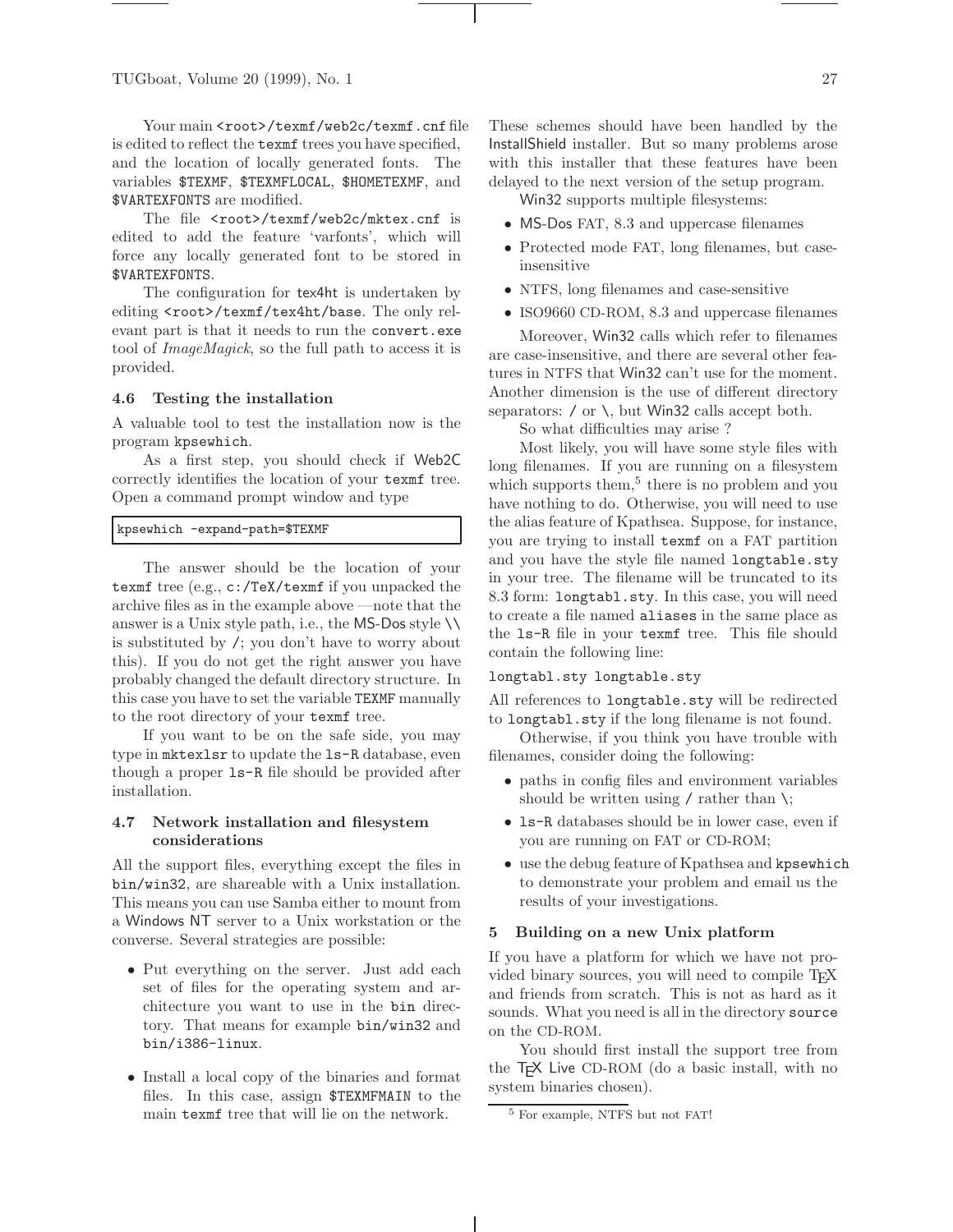## **5.1 Prerequisites**

You will need about 100 megabytes of disk space to compile all of T<sub>E</sub>X and its support programs. You'll also need an ANSI C compiler, a make utility, a lexical scanner, and a parser generator. The GNU utilities (gcc, GNU make, m4, flex, bison) are the most widely tested on different platforms. gcc-2.7.\* flex-2.4.7 and GNU make-3.72.1 or newer should work well. You may be able to work with other C compilers and make programs, but you will need a good understanding of building Unix programs to sort out problems. The command uname must return a sensible value.

# **5.2 Configuration**

First, unpack the source from the compressed tar file in the directory source to your disk and change directory to where you placed it. Decide where the 'root' of the installation will be, e.g., /var/TeX or /usr/TeX. Obviously you should use the same location that you specified when you installed the support tree.

Now, start the build process by running configure with a command-line like

>> ./configure -prefix=/usr/TeX

The 'prefix' directory is the one where you installed the support tree; the directory layout that will be used is as follows (where \$TEXDIR stands for the directory you chose):

| \$TEXDIR/man            | Unix manual pages     |
|-------------------------|-----------------------|
| \$TEXDIR/share/texmf    | main tree with fonts, |
|                         | macros, etc           |
| \$TEXDIR/info           | GNU 'info' manuals    |
| \$TEXDIR/bin/\$PLATFORM | binaries              |

You can omit the use of 'share/' part for the texmf directory if you want, as \$TEXDIR/share/ texmf and \$TEXDIR/texmf are auto-detected by configure. If you choose something different, you have to specify that directory with the  $-$ -datadir option of configure.

If you want to leave out the \$PLATFORM directory level (that is, put binaries directly into \$TEXDIR/bin), you can use the configure option --disable-multiplatform.

Have a look at the output of ./configure --help for more options you can use (such as omitting optional packages such as  $\Omega$  or  $\varepsilon$ -T<sub>F</sub>X).

# **5.3 Running make**

Make sure the shell variable noclobber is not set, and then type

>> make world

and relax. . . .

It could also be useful to log all the output, e.g., by typing

Before you think that everything is okay, please check the log file for errors (GNU make always uses the string "Error:" whenever a command returns an error code) and check if all binaries are built:

|  | >> cd /usr/TeX/bin/i586-pc-linux-gnu |
|--|--------------------------------------|
|  | $>> 1s$   wc                         |

The result should be 204. make world is equivalent to make all install strip

If you need special privileges for make install, you can run two make jobs in separate runs:

| $\gg$ make all |                       |  |  |  |
|----------------|-----------------------|--|--|--|
| $\gg$ su       |                       |  |  |  |
|                | >> make install strip |  |  |  |

## **5.4 Final configuration steps**

Set up your PATH to include the directory containing the just-installed binaries (e.g., /usr/TeX/ bin/mips-sgi-irix6.3); similarly, MANPATH and INFOPATH to include the relevant newly installed subdirectories, i.e., \$TEXDIR/man and \$TEXDIR/info.

The program texconfig allows you to set the defaults for hyphenation, paper size, print command, METAFONT mode, etc. You can run this command interactively and see what options it offers, or type

#### >> texconfig help

For example, if you are not using A4 format paper, you can make 'lettersize' the default using:

| >> texconfig dvips paper letter |  |  |
|---------------------------------|--|--|
| >> texconfig xdvi paper us      |  |  |

# **6 A user's guide to the Web2c system**

Web2c contains a set of T<sub>E</sub>X-related programs, i.e., T<sub>E</sub>X itself, METAFONT, MetaPost, BIBT<sub>E</sub>X, etc; it works on Unix, Windows 3.1, 9x/NT, DOS, and other operating systems. It uses Knuth's original sources for T<sub>E</sub>X and other basic programs written in web and translates them into C source code. Moreover, the system offers a large set of macros and functions developed to augment the original T<sub>E</sub>X software. The core T<sub>E</sub>X family components are:

bibtex Maintaining bibliographies;

dmp troff to MPX (MetaPost pictures);

dvicopy Produces modified copy of DVI file; dvitomp DVI to MPX (MetaPost pictures);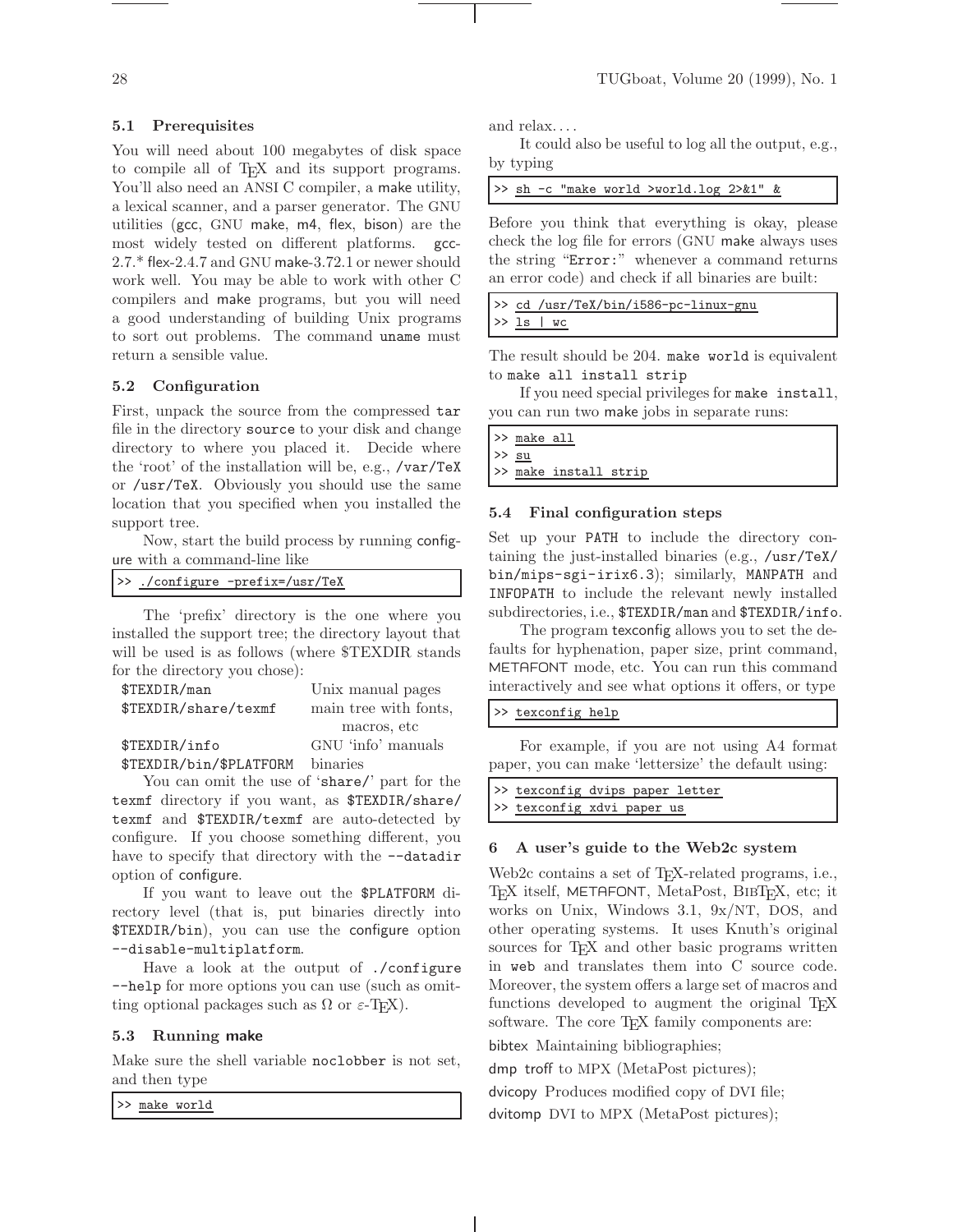TUGboat, Volume 20 (1999), No. 1 29

dvitype DVI to human-readable text;

gftodvi Generic font proofsheets;

gftopk Generic to packed fonts;

gftype GF to human-readable text;

makempx MetaPost label typesetting;

mf Creating typeface families;

mft Prettyprinting METAFONT source;

mpost Creating technical diagrams;

mpto MetaPost label extraction;

newer Compare modification times;

patgen Creating hyphenation patterns;

pktogf Packed to generic fonts;

pktype PK to human-readable text;

pltotf Property list to TFM;

pooltype Display web pool files;

tangle web to Pascal;

tex Typesetting;

tftopl TFM to property list;

vftovp Virtual font to virtual property list;

vptovf Virtual property list to virtual font;

weave web to  $T_FX$ .

The precise functions and syntax of these programs are described in the documentation of the individual packages or of Web2c itself. However, knowing a few principles governing the whole family of programs will help you to benefit optimally from your Web2c installation.

All programs honor the standard GNU options:

--help print basic usage summary.

--verbose print detailed progress report.

--version print version information, then exit.

For locating files the Web2c programs use the path searching library Kpathsea. This library uses a combination of environment variables and a few configuration files to optimize searching the T<sub>E</sub>X directory tree. Web2c 7.3 can handle more than one directory tree simultaneously, which is useful if one wants to maintain TEX's standard distribution and local extensions in two distinct trees. To speed up file searches the root of each tree has a file, ls-R, containing an entry showing the name and relative pathname for all files "hanging" under that root.

# **6.1 Kpathsea path searching**

Let us first describe the generic path searching mechanism of the Kpathsea library.

We call a *search path* a colon- or semicolonseparated list of *path elements*, which are basically directory names. A search path can come from (a combination of) many sources. To look up a file "my-file" along a path ".:/dir", Kpathsea checks each element of the path in turn: first ./my-file, then /dir/my-file, returning the first match (or possibly all matches).

In order to adapt optimally to all operating systems' conventions, on non-Unix systems Kpathsea can use filename separators different from "colon"  $(\text{``:''})$  and "slash"  $(\text{``/''}).$ 

To check a particular path element *p*, Kpathsea first checks if a prebuilt database (see "Filename database" on page 31) applies to  $p$ , i.e., if the database is in a directory that is a prefix of *p*. If so, the path specification is matched against the contents of the database.

If the database does not exist, or does not apply to this path element, or contains no matches, the filesystem is searched (if this was not forbidden by a specification starting with "!!" and if the file being searched for must exist). Kpathsea constructs the list of directories that correspond to this path element, and then checks in each for the file being sought.

The "file must exist" condition comes into play with " $\cdot \mathbf{v}$ " files and input files read by T<sub>E</sub>X's \openin command. Such files may not exist (e.g., cmr10.vf), and so it would be wrong to search the disk for them. Therefore, if you fail to update  $ls-R$ when you install a new ".vf" file, it will never be found. Each path element is checked in turn: first the database, then the disk. If a match is found, the search stops and the result is returned.

Although the simplest and most common path element is a directory name, Kpathsea supports additional features in search paths: layered default values, environment variable names, config file values, users' home directories, and recursive subdirectory searching. Thus, we say that Kpathsea *expands* a path element, meaning it transforms all the specifications into basic directory name or names. This is described in the following sections in the same order as it takes place.

Note that if the filename being searched for is absolute or explicitly relative, i.e., starts with "/" or "./" or "../", Kpathsea simply checks if that file exists.

# **6.1.1 Path sources**

A search path can come from many sources. In the order in which Kpathsea uses them:

1. A user-set environment variable, for instance, TEXINPUTS. Environment variables with a period and a program name appended override; e.g., if "latex" is the name of the program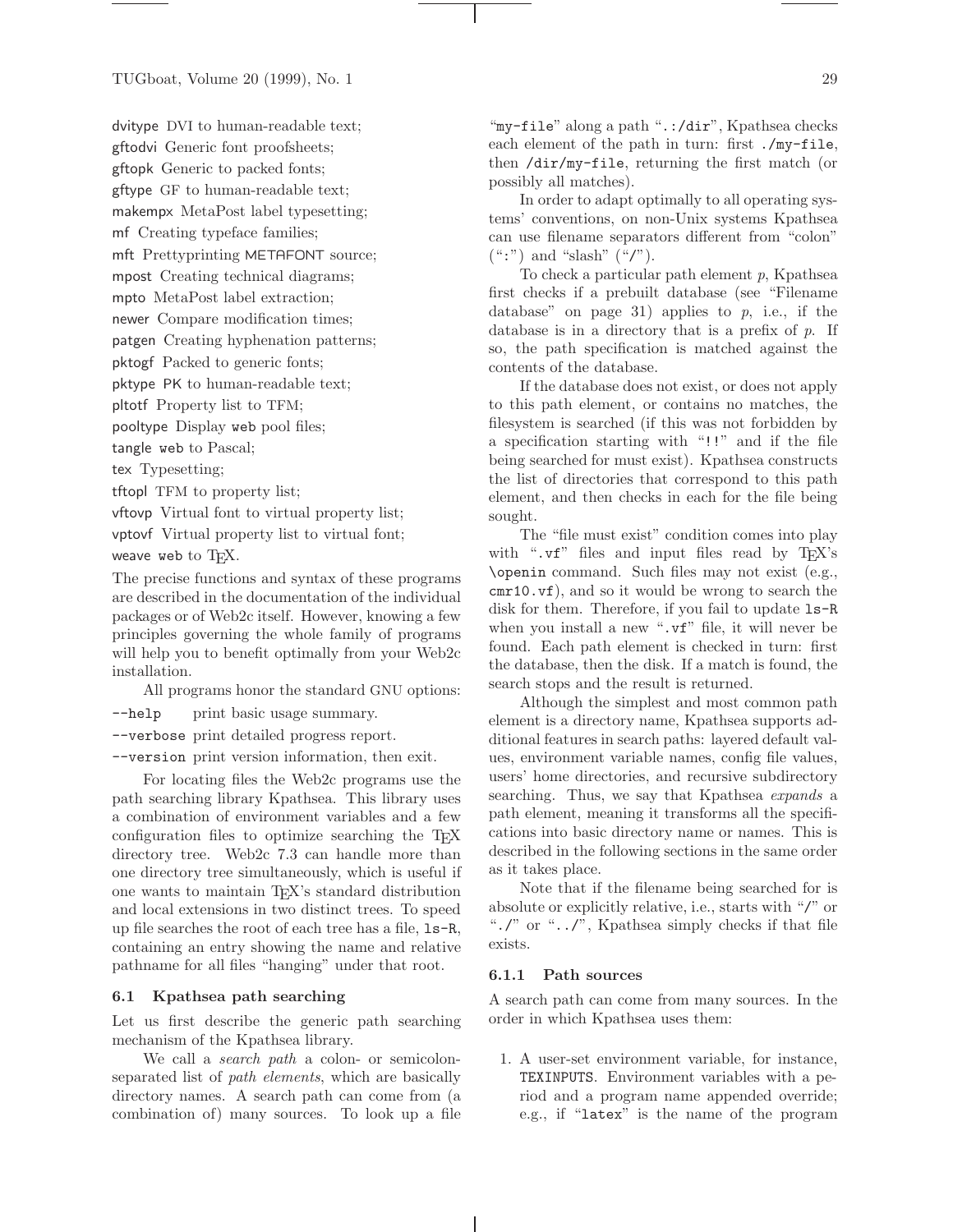```
TEXMF = {$TEXMFLOCAL;!!$TEXMFMAIN}
TEXINPUTS.latex = .;$TEXMF/tex/{latex;generic;}//
TEXINPUTS.fontinst = .;$TEXMF/tex//;$TEXMF/fonts/afm//
% e-TeX related files
TEXINPUTS.elatex = .;$TEXMF/{etex;tex}/{latex;generic;}//
TEXINPUTS.etex = .;$TEXMF/{etex;tex}/{eplain;plain;generic;}//
```
**Figure 4**: An illustrative configuration file sample

being run, then TEXINPUTS.latex will override TEXINPUTS.

- 2. A program-specific configuration file, for example, a line "S /a:/b" in dvips's config.ps.
- 3. A Kpathsea configuration file texmf.cnf, containing a line like "TEXINPUTS=/c:/d" (see below).
- 4. The compile-time default.

You can see each of these values for a given search path by using the debugging options (see "Debugging actions" on page 33).

# **6.1.2 Config files**

Kpathsea reads *runtime configuration files* named texmf.cnf for search path and other definitions. The search path used to look for these files is named TEXMFCNF (by default such a file lives in the texmf/web2c subdirectory). *All* texmf.cnf files in the search path will be read and definitions in earlier files override those in later files. Thus, with a search path of .: \$TEXMF, values from ./texmf.cnf override those from \$TEXMF/texmf.cnf.

While reading the description of the format of the file texmf.cnf below, please also refer to appendix 7, starting on page 37, which lists the texmf.cnf file on the CD-ROM.

- Comments start with "%" and continue to the end of the line.
- Blank lines are ignored.
- A \ at the end of a line acts as a continuation character, i.e., the next line is appended. Whitespace at the beginning of continuation lines is not ignored.
- Each remaining line has the form:

variable [.progname ] [=] value

where the "=" and surrounding whitespace are optional.

- The "variable" name may contain any character other than whitespace, "=", or ".", but sticking to "A-Za-z\_" is safest.
- If "*.progname*" is present, the definition only applies if the program that is running is named

progname or progname.exe. This allows different flavors of T<sub>F</sub>X to have different search paths, for example.

- "value" may contain any characters except "%" and " $\mathbb{C}$ ". The "\$var. prog" feature is not available on the right-hand side; instead, you must use an additional variable. A ";" in "value" is translated to ":" if running under Unix; this is useful to be able to have a single texmf.cnf for Unix, MS-Dos and Windows systems.
- All definitions are read before anything is expanded, so variables can be referenced before they are defined.

A configuration file fragment illustrating most of these points is shown in Figure 4.

#### **6.1.3 Path expansion**

Kpathsea recognizes certain special characters and constructions in search paths, similar to those available in Unix shells. As a general example, the complex path, ~\$USER/{foo,bar}//baz, expands to all subdirectories under directories foo and bar in \$USER's home directory that contain a directory or file baz. These expansions are explained in the sections below.

#### **6.1.4 Default expansion**

If the highest-priority search path (see "Path sources" on page 29) contains an *extra colon* (i.e., leading, trailing, or doubled), Kpathsea inserts at that point the next-highest-priority search path that is defined. If that inserted path has an extra colon, the same happens with the next highest. For example, given an environment variable setting

|  | >> seteny TEXINPUTS /home/karl: |  |
|--|---------------------------------|--|
|  |                                 |  |

and a TEXINPUTS value from texmf.cnf of

.:\\$TEXMF//tex

then the final value used for searching will be:

/home/karl:.:\\$TEXMF//tex

Since it would be useless to insert the default value in more than one place, Kpathsea changes only one extra ":" and leaves any others in place: it checks first for a leading ":", then a trailing ":", then a doubled ":".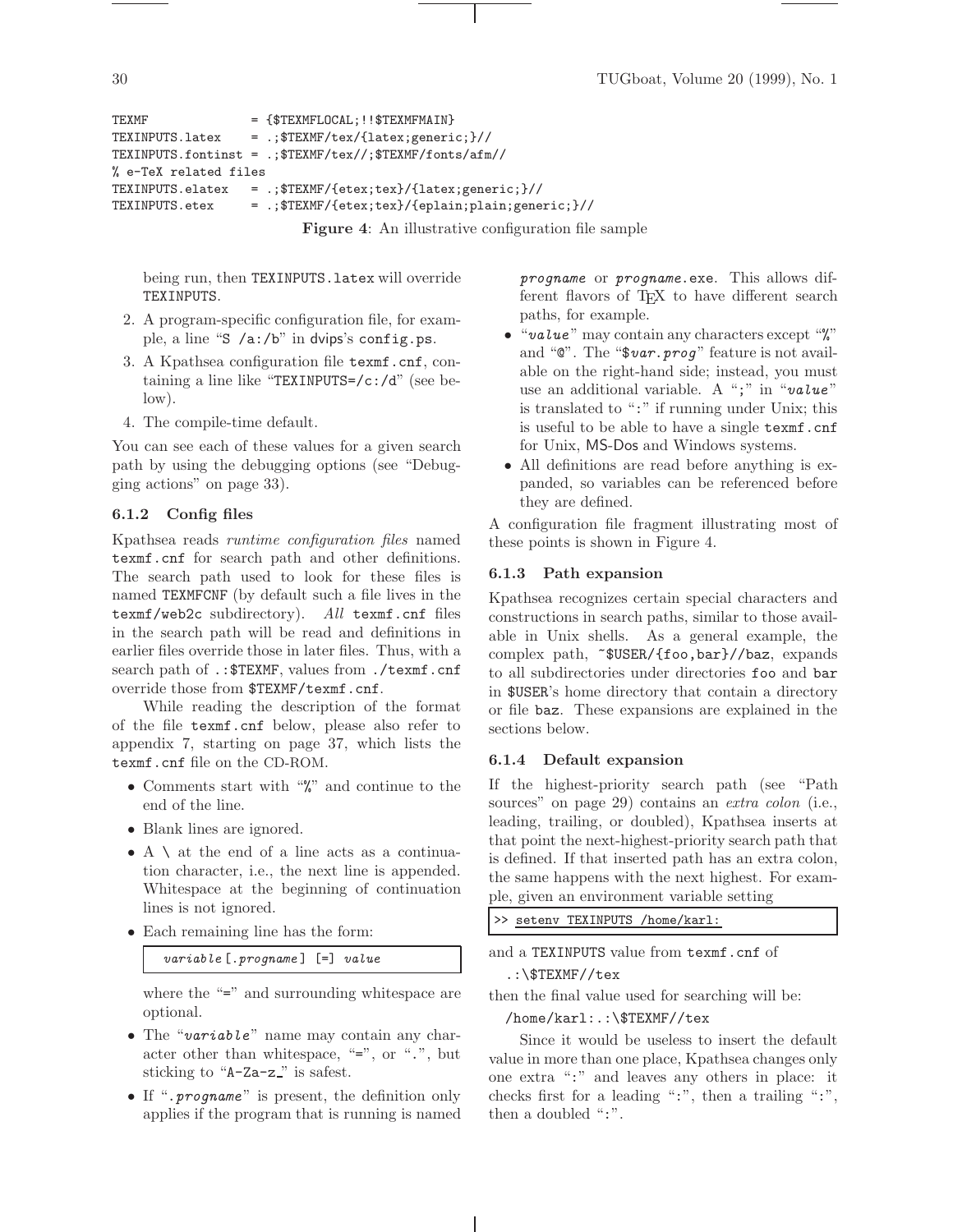TUGboat, Volume 20 (1999), No. 1 31

#### **6.1.5 Brace expansion**

A useful feature is brace expansion, which means that, for instance, v{a,b}w expands to vaw:vbw. Nesting is allowed. This can be used to implement multiple T<sub>E</sub>X hierarchies, by assigning a brace list to \$TEXMF. For example, in texmf.cnf, you find the following definition (on one line!):

TEXMF = {\$HOMETEXMF,\$TEXMFLOCAL, !!\$VARTEXMF,!!\$TEXMFMAIN}

Using this you can then write something like

TEXINPUTS = .;\$TEXMF/tex//

which means that, after looking in the current directory, the \$HOMETEXMF/tex, \$TEXMFLOCAL/tex, \$VARTEXMF/tex and \$TEXMFMAIN/tex trees *only*) will be searched (the last two use using  $ls-R$  data base files). It is a convenient way for running two parallel TEX structures, one "frozen" (on a CD-ROM, for instance) and the other being continuously updated with new versions as they become available. By using the \$TEXMF variable in all definitions, one is sure to always search the up-to-date tree first.

#### **6.1.6 Subdirectory expansion**

Two or more consecutive slashes in a path element following a directory *d* is replaced by all subdirectories of *d*: first those subdirectories directly under *d*, then the subsubdirectories under those, and so on. At each level, the order in which the directories are searched is *unspecified*.

If you specify any filename components after the "//", only subdirectories with matching components are included. For example, "/a//b" expands into directories /a/1/b, /a/2/b, /a/1/1/b, and so on, but not /a/b/c or /a/1.

Multiple "//" constructs in a path are possible, but "//" at the beginning of a path is ignored.

# **6.1.7 List of special characters and their meaning: a summary**

The following list summarises the meaning of special characters in Kpathsea configuration files.

- Separator in path specification; at the beginning or the end of a path it substitutes the default path expansion.
- ; Separator on non-Unix systems (acts like :).
- \$ Variable expansion.
	- Represents the user's home directory.
- {...} Brace expansion, e.g., a{1,2}b will become a1b:a2b.
- // Subdirectory expansion (can occur anywhere in a path, except at its begining).
- % Start of comment.
- \ Continuation character (allows multi-line entries).
- !! Search *only* database to locate file, *do not* search the disk.

#### **6.2 Filename databases**

Kpathsea goes to some lengths to minimize disk accesses for searches. Nevertheless, at installations with enough directories, searching each possible directory for a given file can take an excessively long time (this is especially true if many hundreds of font directories have to be traversed.) Therefore, Kpathsea can use an externally-built "database" file named ls-R that maps files to directories, thus avoiding the need to exhaustively search the disk.

A second database file aliases allows you to give additional names to the files listed in ls-R. This can be helpful to adapt to DOS-like "8.3" filename conventions in source files.

#### **6.2.1 The filename database**

As explained above, the name of the main filename database must be ls-R. You can put one at the root of each TEX hierarchy in your installation that you wish to be searched (\$TEXMF by default); most sites have only one hierarchy. Kpathsea looks for  $ls-R$ files along the TEXMFDBS path.

The recommended way to create and maintain "ls-R" is to run the mktexlsr script included with the distribution. It is invoked by the various "mktex"... scripts. In principle, this script just runs the command

| cd /your/texmf/root && ls -LAR ./ >ls-R |
|-----------------------------------------|
|-----------------------------------------|

presuming your system's ls produces the right output format (GNU's ls is all right). To ensure that the database is always up-to-date, it is easiest to rebuild it regularly via cron, so that for changes in the installed files—perhaps after installing or updating a  $\angle M$ <sub>F</sub>X package—the file  $\angle 1$ **s**-R is automatically updated.

If a file is not found in the database, by default Kpathsea goes ahead and searches the disk. If a particular path element begins with "!!", however, *only* the database will be searched for that element, never the disk.

# **6.2.2 kpsewhich: Standalone path searching**

The kpsewhich program exercises path searching independent of any particular application. This can be useful as a sort of find program to locate files in TEX hierarchies (this is used heavily in the distributed "mktex".. . scripts).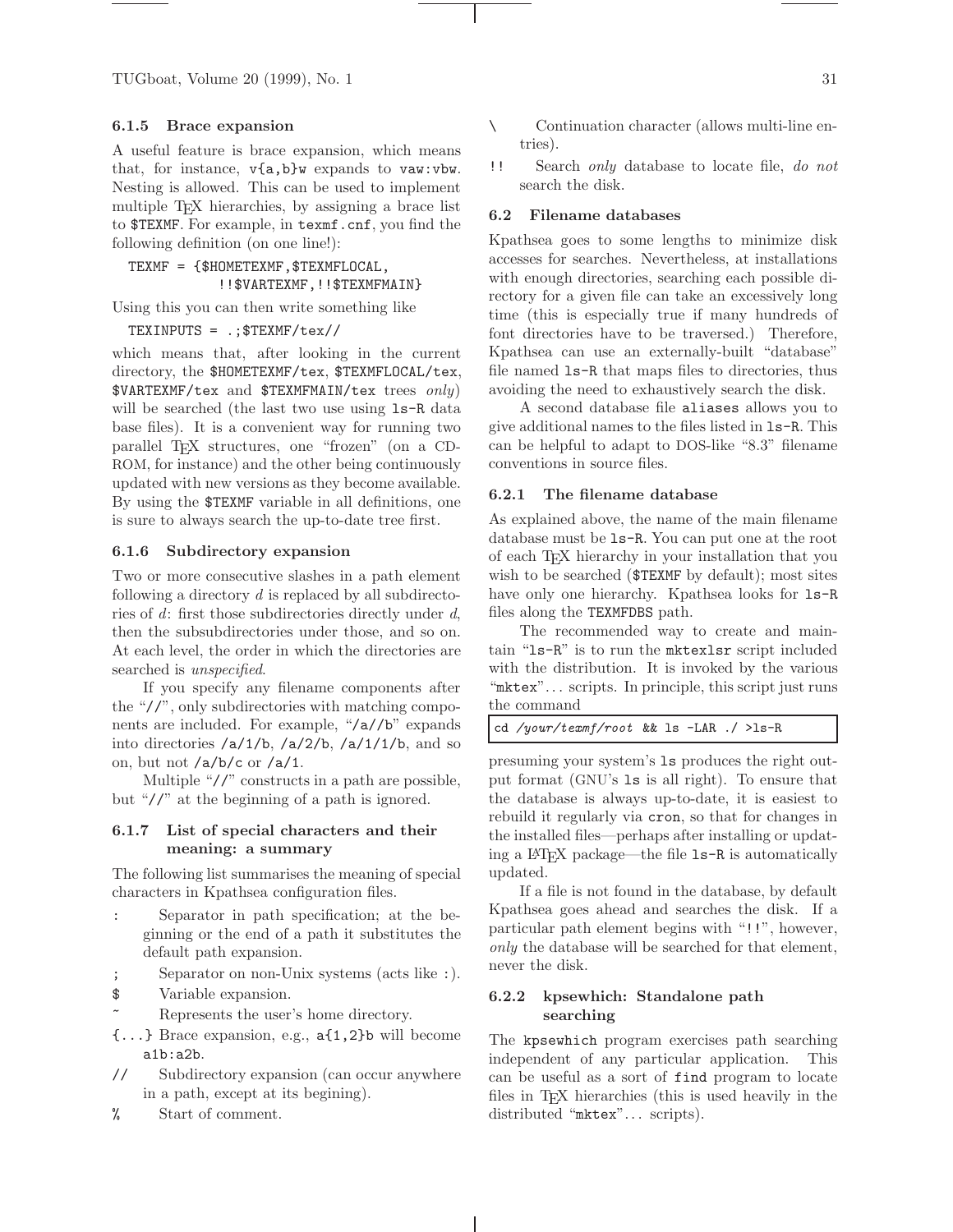#### >> kpsewhich option ... filename ...

The options specified in " $\sigma$ *ption*" can start with either "-" or "--", and any unambiguous abbreviation is accepted.

Kpathsea looks up each non-option argument on the command line as a filename, and returns the first file found. There is no option to return all the files with a particular name (you can run the Unix "find" utility for that).

The more important options are described next.

 $\text{-}$ -dpi=num Set the resolution to "num"; this only affects "gf" and "pk" lookups. "-D" is a synonym, for compatibility with dvips. Default is 600.

#### --format=name

Set the format for lookup to "name". By default, the format is guessed from the filename. For formats which do not have an associated unambiguous suffix, such as MetaPost support files and dvips configuration files, you have to specify the name as found in the first column of Table 1 on p. 36, which lists currently recognized names, a description, associated environment variables, $6$ , and possible file extensions.

The last two entries in Table 1 are special cases, where the paths and environment variables depend on the name of the program: the variable name is constructed by converting the program name to upper case, and then appending INPUTS.

The environment variables are set by default in the configuration file texmf.cnf. It is only when you want to override one or more of the values specified in that file that you might want to set them explicitly in your execution environment.

Note that the "--format" and "--path" options are mutually exclusive.

 $--$ mode=string

Set the mode name to " $string$ "; this only affects "gf" and "pk" lookups. No default: any mode will be found.

--must-exist

Do everything possible to find the files, notably including searching the disk. By default, only the ls-R database is checked, in the interest of efficiency.

# --path=string

Search along the path "string" (colon-separated

as usual), instead of guessing the search path from the filename. "//" and all the usual expansions are supported. The options "--path" and "--format" are mutually exclusive.

# --progname=name

Set the program name to "name". This can affect the search paths via the ".prognam" feature in configuration files. The default is "kpsewhich".

## --show-path=name

shows the path used for file lookups of file type "name". Either a filename extension (".pk", ".vf", etc.) or a name can be used, just as with "--format" option.

#### --debug=num

sets the debugging options to " $num$ ".

#### **6.2.3 Examples of use**

Let us now have a look at Kpathsea in action.

|  | >> kpsewhich article.cls              |  |
|--|---------------------------------------|--|
|  | /usr/texmf/tex/latex/base/article.cls |  |

We are looking for the file article.cls. Since the ".cls" suffix is unambiguous we do not need to specify that we want to look for a file of type "tex" (TEX source file directories). We find it in the subdirectory tex/latex/base below the "TEXMF" root directory. Similarly, all of the following are found without problems thanks to their unambiguous suffix.

| >> kpsewhich array.sty                  |
|-----------------------------------------|
| /usr/texmf/tex/latex/tools/array.sty    |
| >> kpsewhich latin1.def                 |
| /usr/texmf/tex/latex/base/latin1.def    |
| >> kpsewhich size10.clo                 |
| /usr/texmf/tex/latex/base/size10.clo    |
| >> kpsewhich small2e.tex                |
| /usr/texmf/tex/latex/base/small2e.tex   |
| >> kpsewhich tugboat.bib                |
| /usr/texmf/bibtex/bib/beebe/tugboat.bib |
|                                         |

The last item is a BIBT<sub>EX</sub> bibliography database for *TUGBoat* articles.

#### >> kpsewhich cmr10.pk

Font bitmap glyph files of type .pk are used by display programs like dvips and xdvi. Nothing is returned in this case since there are no pre-generated Computer Modern ".pk" files on our system (since we use the Type1 versions on the CD-ROM).

| >> kpsewhich ecrm1000.pk             |  |
|--------------------------------------|--|
| /usr/texmf/fonts/pk/ljfour/jknappen/ |  |
| ec/ecrm1000.600pk<br>$\cdots$        |  |

For the extended Computer Modern files we had to generate ".pk" files, and since the default META-FONT mode on our installation is ljfour with a

<sup>6</sup> You can find definitions for these environment variables in the file texmf.cnf (page 37)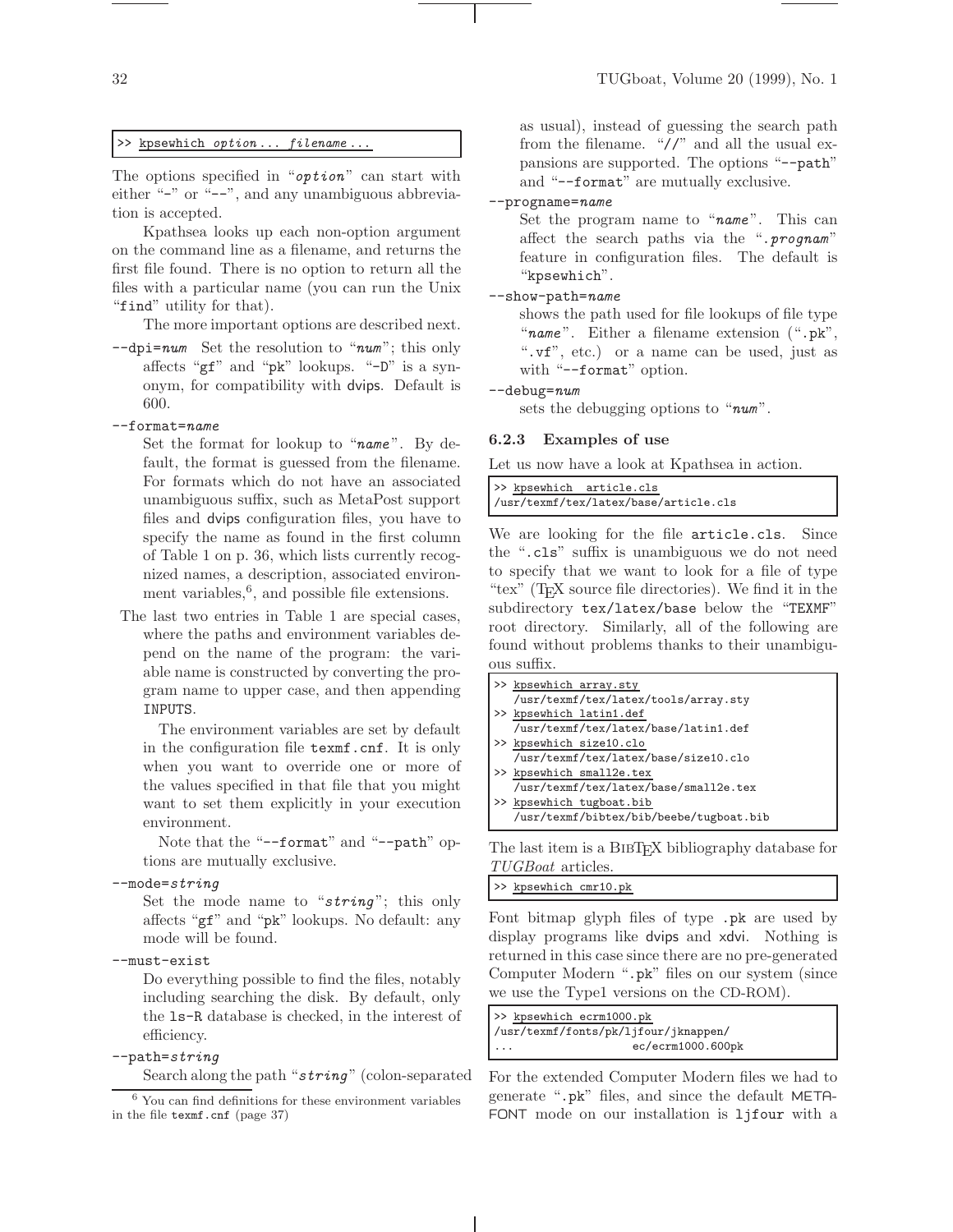base resolution of 600 dpi (dots per inch), this instantiation is returned.

>> kpsewhich -dpi=300 ecrm1000.pk

In this case, when specifying that we are interested in a resolution of 300dpi (-dpi=300) we see that no such font is available on the system. In fact, a program like dvips or xdvi would go off and actually build the .pk files at the required resolution using the script mktexpk.

Next we turn our attention to dvips's header and configuration files. We first look at one of the commonly used files, the general prolog tex.pro for T<sub>E</sub>X support, before turning our attention to the generic configuration file (config.ps) and the PostScript font map psfonts.map. As the ".ps" suffix is ambiguous we have to specify explicitly which type we are considering ("dvips config") for the file config.ps.

| >> kpsewhich tex.pro                           |
|------------------------------------------------|
| /usr/texmf/dvips/base/tex.pro                  |
| >> kpsewhich --format="dvips config" config.ps |
| /usr/texmf/config/config.ps                    |
| >> kpsewhich psfonts.map                       |
| /usr/texmf/dvips/base/psfonts.map              |

We now take a closer look at the URW Times PostScript support files. The name for these in Berry's font naming scheme is "utm". The first file we look at is the configuration file, which contains the name of the map file:

```
>> kpsewhich --format="dvips config" config.utm
/usr/texmf/dvips/psnfss/config.utm
```
The contents of that file is

p +utm.map

which points to the file utm.map, which we want to locate next.

|                                 |  | >> kpsewhich --format="dvips config" utm.map |  |  |
|---------------------------------|--|----------------------------------------------|--|--|
| /usr/texmf/dvips/psnfss/utm.map |  |                                              |  |  |

This map file defines the file names of the Type1 PostScript fonts in the URW collection. Its contents look like (we only show some of the lines):

|  | utmb8r NimbusRomNo9L-Medi                                                   | $\ldots$ <utmb8a.pfb< th=""></utmb8a.pfb<> |
|--|-----------------------------------------------------------------------------|--------------------------------------------|
|  | utmbi8r NimbusRomNo9L-MediItal <utmbi8a.pfb< td=""><td></td></utmbi8a.pfb<> |                                            |
|  | utmr8r NimbusRomNo9L-Regu                                                   | $\ldots$ <utmr8a.pfb< td=""></utmr8a.pfb<> |
|  | utmri8r NimbusRomNo9L-ReguItal <utmri8a.pfb< td=""><td></td></utmri8a.pfb<> |                                            |
|  | utmbo8r NimbusRomNo9L-Medi                                                  | $\ldots$ <utmb8a.pfb< td=""></utmb8a.pfb<> |
|  | utmro8r NimbusRomNo9L-Regu                                                  | <utmr8a.pfb< td=""></utmr8a.pfb<>          |
|  |                                                                             |                                            |

Let us, for instance, take the Times Regular instance utmr8a.pfb and find its position in the texmf directory tree by using a search for Type1 font files:

|          | >> kpsewhich utmr8a.pfb |
|----------|-------------------------|
|          | /usr/texmf/fonts/type1/ |
| $\cdots$ | urw/utm/utmr8a.pfb      |

It should be evident from these few examples how you can easily locate the whereabouts of a given file. This is especially important if you suspect that the wrong version of a file is picked up somehow, since kpsewhich will show you the first file encountered.

#### **6.2.4 Debugging actions**

Sometimes it is necessary to investigate how a program resolves file references. To make this feasible in a convenient way, Kpathsea offers various debug levels:

- 1 stat calls (file tests). When running with an up-to-date ls-R database this should almost give no output.
- 2 References to hash tables (like ls-R database, map files, configuration files).
- 4 File open and close operations.
- 8 General path information for file types searched by Kpathsea. This is useful to find out where a particular path for the file was defined.
- 16 Directory list for each path element (only relevant for searches on disk).
- 32 File searches.

A value of -1 will set all the above options; in practice you will probably always use these levels if you need any debugging.

Similarly, with the dvips program, by setting a combination of debug switches, one can follow in detail where files are being picked up from. Alternatively, when a file is not found, the debug trace shows in which directories the program looks for the given file, so that one can get an indication what the problem is.

Generally speaking, as most programs call the Kpathsea library internally, one can select a debug option by using the KPATHSEA DEBUG environment variable, and setting it to (a combination of) values as described in the above list.

Let us consider, as an example, a small  $\text{LATEX}$ source file, hello-world.tex, which contains the following input.

```
\documentclass{article}
\begin{document}
Hello World!
\end{document}
```
This little file uses only the font cmr10, so let us look how dvips prepares the PostScript file (we want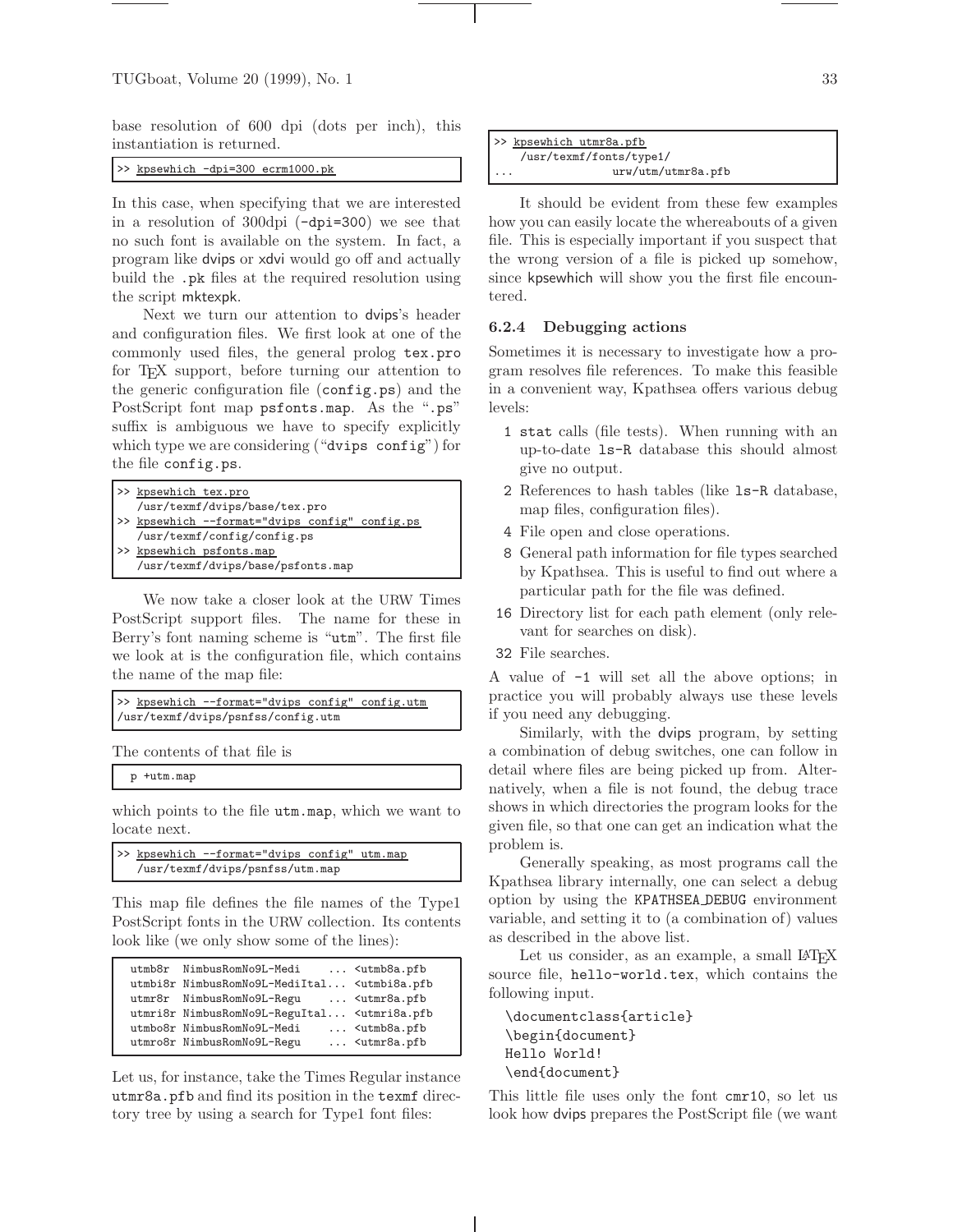to use the Type1 version of the Computer Modern fonts, hence the option -Pcms).

>> dvips -d4100 hello-world -Pcms -o

In this case we have combined dvips's debug class 4 (font paths) with Kpathsea's path element expansion (see dvips Reference Manual, texmf/doc/html/ dvips/dvips\_toc.html). The output (slightly rearranged) appears in Figure 5. dvips starts by locating its working files. First, texmf.cnf is found, which gives the definitions of the search paths for the other files, then the file database ls-R (to optimize file searching) and the file aliases, which makes it possible to declare several names (e.g., a short DOSlike "8.3" and a more natural longer version) for the same file. Then dvips goes on to find the generic configuration file config.ps before looking for the customization file .dvipsrc (which, in this case is *not found*). Finally, dvips locates the config file for the Computer Modern PostScript fonts config.cms (this was initiated with the -Pcms option on the dvips command). This file contains the list of the "map" files which define the relation between the TEX, PostScript and file system names of the fonts.

| >> more /usr/texmf/dvips/cms/config.cms |
|-----------------------------------------|
| p +ams.map                              |
| p +cms.map                              |
| p +cmbkm.map                            |
| p +amsbkm.map                           |

dvips thus goes on to find all these files, plus the generic map file psfonts.map, which is always loaded (it contains declarations for commonly used PostScript fonts; see the last part of Section 6.2.3 for more details about PostScript map file handling).

At this point dvips identifies itself to the user. . .

```
This is dvips 5.78 Copyright 1998 Radical Eye...
```
then goes on to look for the prolog file texc.pro.

After having found the file in question, dvips outputs date and time, and informs us that it will generate the file hello-world.ps, then that it needs the font file cmr10, and that the latter is declared as "resident":

```
TeX output 1998.02.26:1204' -> hello-world.ps
Defining font () cmr10 at 10.0pt
Font cmr10 <CMR10> is resident.
```
Now the search (Figure 8) starts for cmr10.tfm, which is found, then a few more prolog files (not shown) are referenced, and finally the Type1 instance cmr10.pfb of the font is located and included in the output file (see last line).

#### **6.3 Runtime options**

Another of the nice features of Web2c 7.3 is its possibility to control a number of memory parameters (in particular, array sizes) via the runtime file texmf.cnf read by Kpathsea. The listing of texmf.cnf is shown in Section 7, starting on page 37; the settings of all parameters can be found in Part 3 of that file. The more important control variables are:

- main memory Total words of memory available, for T<sub>E</sub>X, METAFONT and MetaPost. You must make a new format file for each different setting. For instance, you could generate a "huge" version of TEX, and call the format file hugetex.fmt. Using the standard way of specifying the program name used by Kpathsea, the particular value of the main memory variable will then be read from texmf.cnf (compare the generic value and the "huge" one instantiated by hugetex, etc.).
- extra\_mem\_bot Extra space for "large" TEX data structures: boxes, glue, breakpoints, etc. Especially useful if you use  $P_{\text{I}}\text{CT}_F X$ .
- font mem size Number of words for font information available for T<sub>E</sub>X. This is more or less the total size of all TFM files read.
- hash extra Additional space for the hash table of control sequence names. Approximately 10,000 control sequences can be stored in the main hash table; if you have a large book with numerous cross-references, this might not be enough. You can see that both the hugetex and pdflatex program invocations ask for an extra 15,000 control sequences (the default value of hash extra is zero).

Of course, this facility is no substitute for truly dynamic arrays and memory allocation, but since this is extremely difficult to implement in present TEX, these runtime parameters provide a practical compromise allowing some flexibility.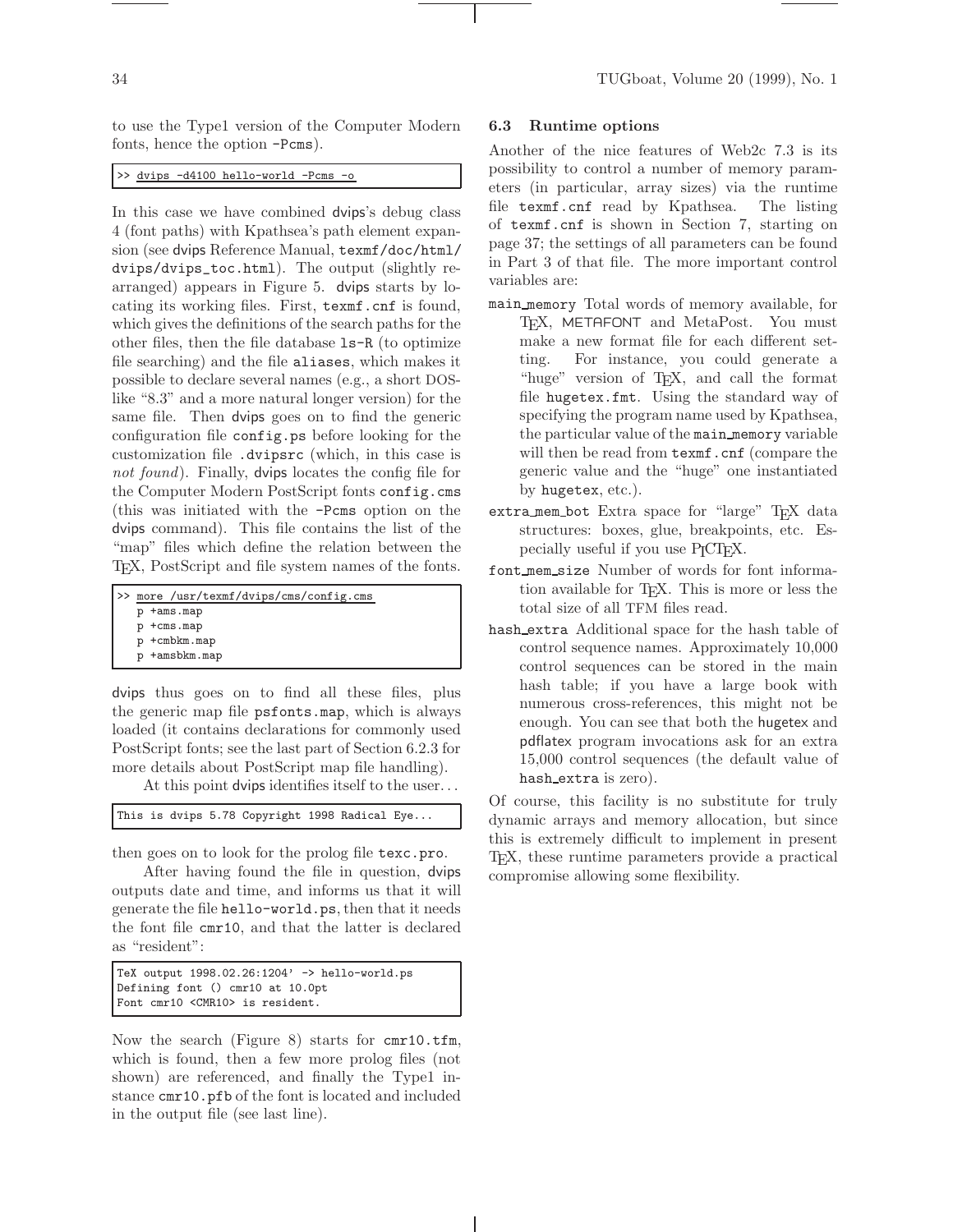| debug: start search(file=texmf.cnf, must_exist=1, find_all=1,<br>path=.:/usr/local/bin/texlive:/usr/local/bin: |
|----------------------------------------------------------------------------------------------------------------|
| /usr/local/bin/texmf/web2c:/usr/local:                                                                         |
| /usr/local/texmf/web2c:/.:/./teTeX/TeX/texmf/web2c:).                                                          |
| kdebug: start search(file=1s-R, must_exist=1, find_all=1,                                                      |
| path="/tex:/usr/local/texmf).                                                                                  |
| $kdebug:search(ls-R)$ =>/usr/local/texmf/ls-R                                                                  |
| kdebug: start search(file=aliases, must_exist=1, find_all=1,                                                   |
| path="/tex:/usr/local/texmf).                                                                                  |
| $k$ debug:search(aliases) => /usr/local/texmf/aliases                                                          |
| kdebug: start search(file=config.ps, must_exist=0, find_all=0,                                                 |
| $path=$ : "/tex:!!/usr/local/texmf/dvips//).                                                                   |
| $k$ debug:search(config.ps) => /usr/local/texmf/dvips/config/config.ps                                         |
| kdebug: start search(file=/root/.dvipsrc, must_exist=0, find_all=0,                                            |
| path=.: "/tex:!!/usr/local/texmf/dvips//).                                                                     |
| search(file=/home/goossens/.dvipsrc, must_exist=1, find_all=0,                                                 |
| path=.: "/tex/dvips//:!!/usr/local/texmf/dvips//).                                                             |
| kdebug:search(\$HOME/.dvipsrc) =>                                                                              |
| kdebug: start search(file=config.cms, must_exist=0, find_all=0,                                                |
| path=.: "/tex/dvips//:!!/usr/local/texmf/dvips//).                                                             |
| kdebug:search(config.cms)                                                                                      |
| =>/usr/local/texmf/dvips/cms/config.cms                                                                        |

**Figure 5**: Finding configuration files

```
kdebug:start search(file=texc.pro, must exist=0, find all=0,
 path=.:~/tex/dvips//:!!/usr/local/texmf/dvips//:
       ~/tex/fonts/type1//:!!/usr/local/texmf/fonts/type1//).
kdebug:search(texc.pro) => /usr/local/texmf/dvips/base/texc.pro
```
**Figure 6**: Finding the prolog file

```
kdebug:start search(file=cmr10.tfm, must_exist=1, find_all=0,
 path=.:~/tex/fonts/tfm//:!!/usr/local/texmf/fonts/tfm//:
       /var/tex/fonts/tfm//).
kdebug:search(cmr10.tfm) => /usr/local/texmf/fonts/tfm/public/cm/cmr10.tfm
kdebug:start search(file=texps.pro, must exist=0, find all=0,
   ...
<texps.pro>
kdebug:start search(file=cmr10.pfb, must exist=0, find all=0,
 path=.:~/tex/dvips//:!!/usr/local/texmf/dvips//:
       ~/tex/fonts/type1//:!!/usr/local/texmf/fonts/type1//).
kdebug:search(cmr10.pfb) => /usr/local/texmf/fonts/type1/public/cm/cmr10.pfb
<cmr10.pfb>[1]
```
**Figure 7**: Finding the font file

```
kdebug:start search(file=cmr10.tfm, must_exist=1, find_all=0,
  path=.:~/tex/fonts/tfm//:!!/usr/texmf/fonts/tfm//:
        /var/tex/fonts/tfm//).
kdebug:search(cmr10.tfm) => /usr/texmf/fonts/tfm/public/cm/cmr10.tfm
kdebug:start search(file=texps.pro, must exist=0, find all=0,
   ...
<texps.pro>
kdebug:start search(file=cmr10.pfb, must exist=0, find all=0,
  path=.:~/tex/dvips//:!!/usr/texmf/dvips//:
       ^\sim\!/ \texttt{text/} \texttt{fonts/type1}/\!/ \texttt{!} \cdot \texttt{!} / \texttt{usr/} \texttt{fonts/type1}/\!/ \texttt{)}.kdebug:search(cmr10.pfb) => /usr/texmf/fonts/type1/public/cm/cmr10.pfb
\langlecmr10.pfb>[1]
```
**Figure 8**: Finding the Type 1 font file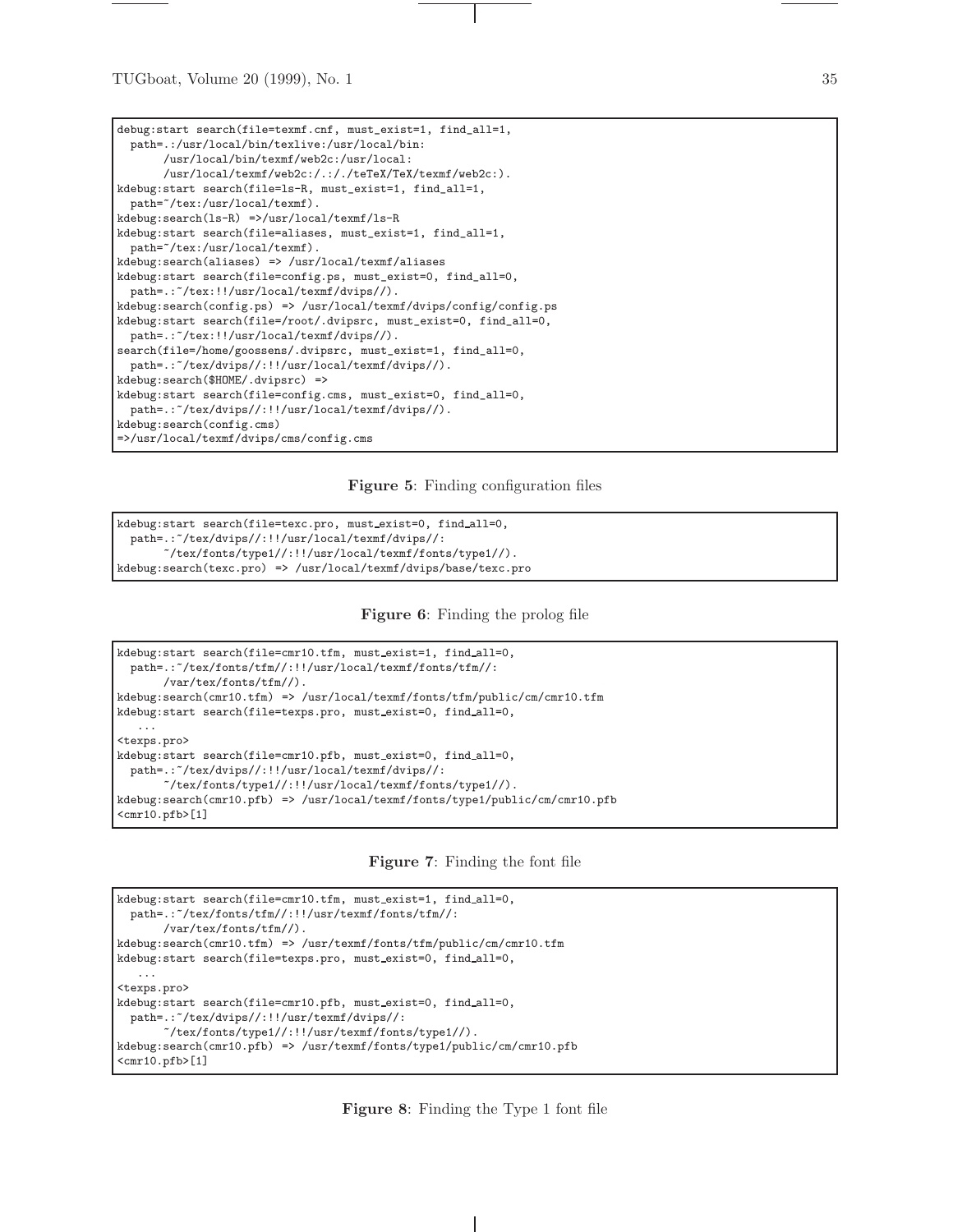۰

| Name                        | Description                                            | Variables                                                                            | Suffixes                           |
|-----------------------------|--------------------------------------------------------|--------------------------------------------------------------------------------------|------------------------------------|
| afm                         | Adobe font metrics                                     | <b>AFMFONTS</b>                                                                      | .afm                               |
| base                        | Metafont memory dump                                   | MFBASES, TEXMFINI                                                                    | .base                              |
| bib                         | BIBT <sub>F</sub> X bibliography source                | BIBINPUTS, TEXBIB                                                                    | .bib                               |
|                             | bitmap fonts                                           | GLYPHFONTS, TEXFONTS                                                                 |                                    |
| bst                         | BIBTFX style files                                     | <b>BSTINPUTS</b>                                                                     | .bst                               |
| cnf                         | Runtime configuration files                            | <b>TEXMFCNF</b>                                                                      | .cnf                               |
| dvips config                | dvips configuration files, e.g.,                       | TEXCONFIG                                                                            | .map                               |
|                             | config.ps and psfonts.map                              |                                                                                      |                                    |
| fmt                         | T <sub>F</sub> X memory dump                           | TEXFORMATS, TEXMFINI                                                                 | .fmt, .efmt,<br>.efm               |
| gf                          | generic font bitmap                                    | <b>GFFONTS</b>                                                                       | . g f                              |
| graphic/figure              | Encapsulated PostScript figures                        | TEXPICTS, TEXINPUTS                                                                  | .eps, .epsi                        |
| ist                         | makeindex style files                                  | TEXINDEXSTYLE, INDEXSTYLE                                                            | .ist                               |
| $ls-R$                      | Filename databases                                     | TEXMFDBS                                                                             |                                    |
| map                         | Fontmaps                                               | TEXFONTMAPS                                                                          | .map                               |
| mem                         | MetaPost memory dump                                   | MPMEMS, TEXMFINI                                                                     | .mem                               |
| mf                          | Metafont source                                        | <b>MFINPUTS</b>                                                                      | .mf                                |
| mfpool                      | Metafont program strings                               | MFPOOL, TEXMFINI                                                                     | .pool                              |
| mft                         | MFT style file                                         | MFTINPUTS                                                                            | .mft                               |
|                             | miscellaneous fonts                                    | MISCFONTS                                                                            |                                    |
| mp                          | MetaPost source                                        | MPINPUTS                                                                             | .mp                                |
| mppool                      | MetaPost program strings                               | MPPOOL, TEXMFINI                                                                     | .pool                              |
| MetaPost                    | MetaPost support files, used by                        | MPSUPPORT                                                                            |                                    |
| support                     | DMP                                                    |                                                                                      |                                    |
| оср                         | $\Omega$ compiled process files                        | OCPINPUTS                                                                            | .ocp                               |
| ofm                         | $\Omega$ font metrics                                  | OFMFONTS, TEXFONTS                                                                   | .ofm, .tfm                         |
| opl                         | $\Omega$ property lists                                | OPLFONTS, TEXFONTS                                                                   | .opl                               |
| otp                         | $\Omega$ translation process files                     | <b>OTPINPUTS</b>                                                                     | .otp                               |
| ovf                         | $\Omega$ virtual fonts                                 | OVFFONTS, TEXFONTS                                                                   | .ovf                               |
| ovp                         | $\Omega$ virtual property lists                        | OVPFONTS, TEXFONTS                                                                   | .ovp                               |
| pk                          | packed bitmap fonts                                    | programFONTS (program being<br>XDVI, etc.), PKFONTS, TEXPKS,<br>GLYPHFONTS, TEXFONTS | . <sub>pk</sub>                    |
| PostScript<br>header        | downloadable PostScript                                | TEXPSHEADERS, PSHEADERS                                                              | .pro, .enc                         |
| tex                         | T <sub>F</sub> X source                                | TEXINPUTS                                                                            | .tex, .cls,<br>.sty, .clo,<br>.def |
| TeX system<br>documentation | Documentation files for the T <sub>F</sub> X<br>system | <b>TEXDOCS</b>                                                                       |                                    |
| TeX system                  | Source files for the TEX system                        | TEXSOURCES                                                                           |                                    |
| sources                     |                                                        |                                                                                      |                                    |
| texpool                     | T <sub>E</sub> X program strings                       | TEXPOOL, TEXMFINI                                                                    | .pool                              |
| tfm                         | T <sub>F</sub> X font metrics                          | TFMFONTS, TEXFONTS                                                                   | .tfm                               |
| Troff fonts                 | Troff fonts, used by DMP                               | TRFONTS                                                                              |                                    |
| truetype fonts              | TrueType outline fonts                                 | TTFONTS                                                                              | .ttf, .ttc                         |
| type1 fonts                 | Type 1 PostScript outline fonts                        | T1FONTS, T1INPUTS, TEXPSHEADERS,<br>DVIPSHEADERS                                     | .pfa, .pfb                         |
| type42 fonts                | Type 42 PostScript outline fonts                       | T42FONTS                                                                             |                                    |
| vf                          | virtual fonts                                          | VFFONTS, TEXFONTS                                                                    | .vf                                |
| web2c files                 | Web2c support files                                    | WEB2C                                                                                |                                    |
| other text<br>files         | text files used by 'foo'                               | FOOINPUTS                                                                            |                                    |
| other binary<br>files       | binary files used by 'foo'                             | FOOINPUTS                                                                            |                                    |

 $\overline{\phantom{a}}$ 

# Table 1: Kpathsea file types

 $\mathbf{I}$ 

 $\overbrace{\hspace{25mm}}$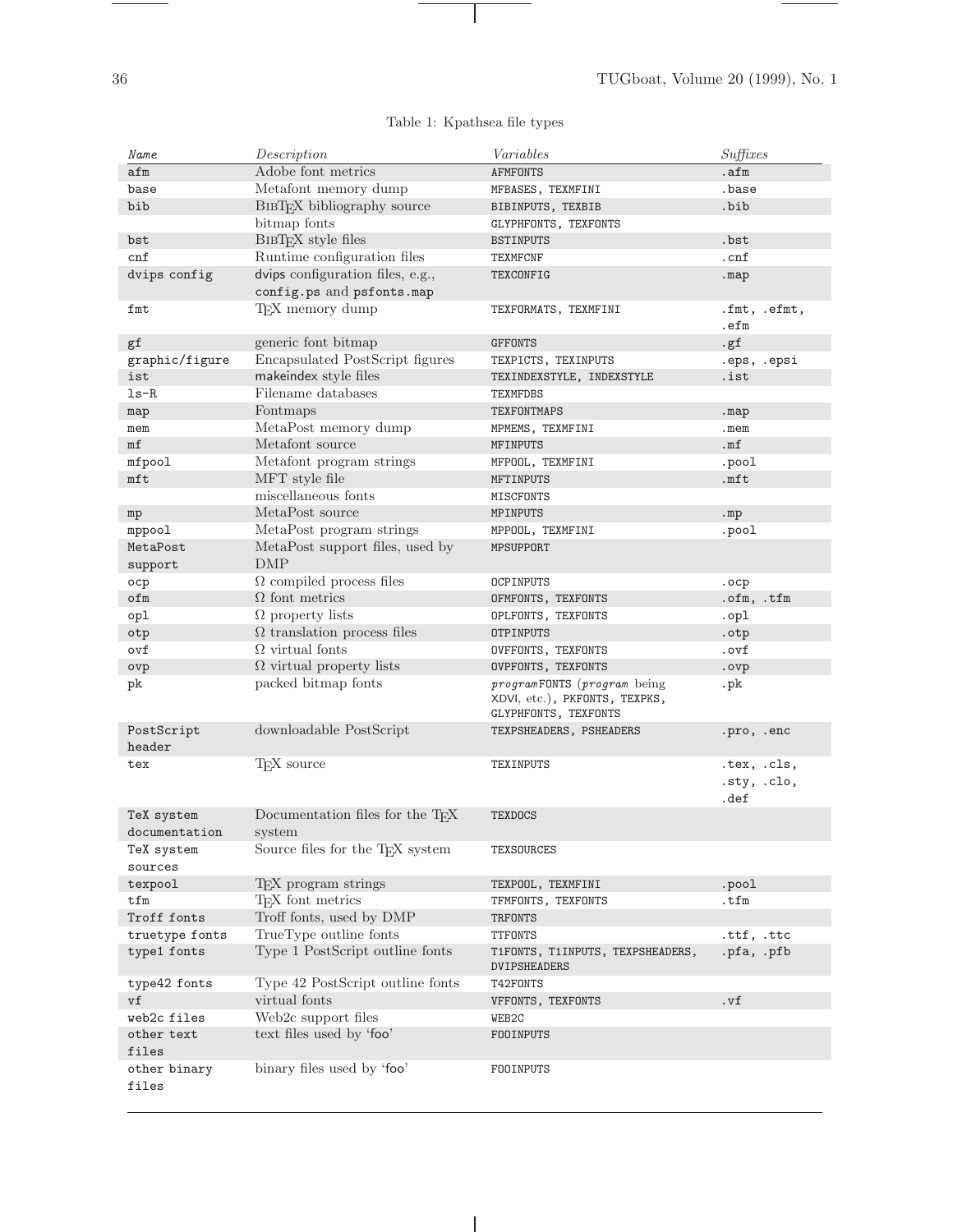```
7 The texmf.cnf file
```

```
1 % TeX Live texmf.cnf
2 % Part 1: Search paths and directories.
   \frac{9}{6}4 % You can set an environment variable to override TEXMF if you're testing
5 % a new TeX tree, without changing anything else.
6 %
   7 % You may wish to use one of the $SELFAUTO... variables here so TeX will
   8 % find where to look dynamically. See the manual and the definition
   % below of TEXMFCNF.
10
11 % The main tree, which must be mentioned in $TEXMF, below:
12 TEXMFMAIN = $SELFAUTOPARENT/texmf
13
14 % A place for local additions to a "standard" texmf tree.
15 TEXMFLOCAL = $SELFAUTOPARENT/texmf-local
16
17 % User texmf trees can be catered for like this...
18 HOMETEXMF=$HOME/texmf
19
20 % A place where texconfig stores modifications (instead of the TEXMFMAIN
21 % tree). texconfig relies on the name, so don't change it.
22 VARTEXMF = $SELFAUTOPARENT/texmf-var
23
24 % Now, list all the texmf trees. If you have multiple trees,
25 % use shell brace notation, like this:
26 % TEXMF = {$HOMETEXMF,!!$VARTEXMF,!!$TEXMFLOCAL,!!$TEXMFMAIN}
27 % The braces are necessary.
28 TEXMF = {$HOMETEXMF,$TEXMFLOCAL,!!$VARTEXMF,!!$TEXMFMAIN}
29
30 % The system trees. These are the trees that are shared by all the users.
31 SYSTEXMF = $TEXMF
32
33 % Where generated fonts may be written. This tree is used when the sources
34 % were found in a system tree and either that tree wasn't writable, or the
35 % varfonts feature was enabled in MT_FEATURES in mktex.cnf.
36 VARTEXFONTS = /var/tmp/texfonts
37
38 % Where to look for ls-R files. There need not be an ls-R in the
39 % directories in this path, but if there is one, Kpathsea will use it.
40 TEXMFDBS = $TEXMF;$VARTEXFONTS
41
42 % It may be convenient to define TEXMF like this:
43 % TEXMF = {$HOMETEXMF,!!$TEXMFLOCAL,!!$TEXMFMAIN,$HOME}
44 % which allows users to set up entire texmf trees, and tells TeX to
45 % look in places like ~/tex and ~/bibtex. If you do this, define TEXMFDBS
46 % like this:
47 % TEXMFDBS = $HOMETEXMF;$TEXMFLOCAL;$TEXMFMAIN;$VARTEXFONTS
   48 % or mktexlsr will generate an ls-R file for $HOME when called, which is
   49 % rarely desirable. If you do this you'll want to define SYSTEXMF like
50 % this:
51 % SYSTEXMF = $TEXMFLOCAL;$TEXMFMAIN
52 % so that fonts from a user's tree won't escape into the global trees.
53 %
54 % On some systems, there will be a system tree which contains all the font
55 % files that may be created as well as the formats. For example
  56 % VARTEXMF = /var/lib/texmf
   57 % is used on many Linux systems. In this case, set VARTEXFONTS like this
```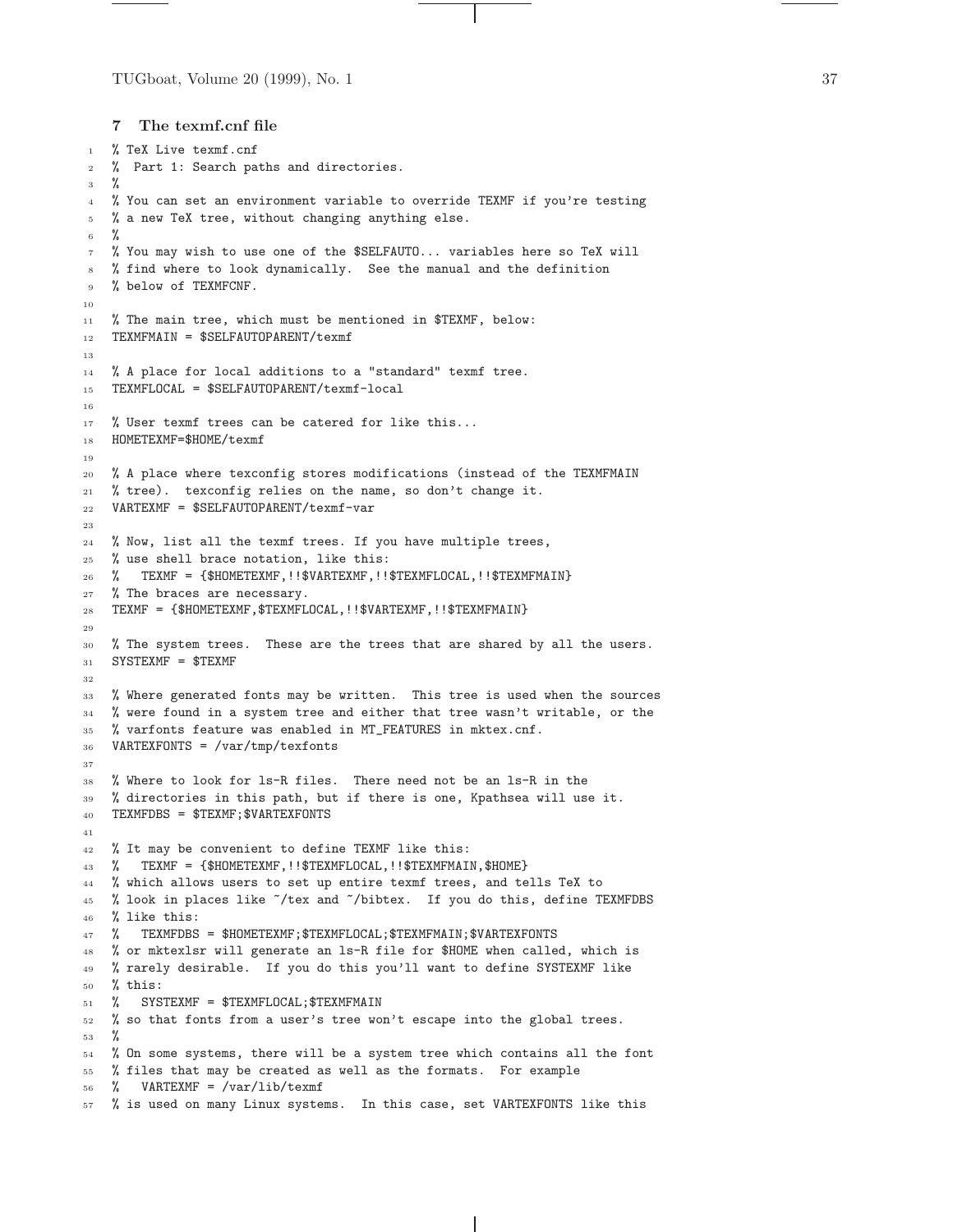```
58 % VARTEXFONTS = $VARTEXMF/fonts
 59 % and do not mention it in TEXMFDBS (but _do_ mention VARTEXMF).
 60 %%%%%%%%%%%%%%%%%%%%%%%%%%%%%%%%%%%%%%%%%%%%%%%%%%%%%%%%%%%%%%%%%%%%%%%%%%%
 61 % Usually you will not need to edit any of the other variables in part 1. %
 62 %%%%%%%%%%%%%%%%%%%%%%%%%%%%%%%%%%%%%%%%%%%%%%%%%%%%%%%%%%%%%%%%%%%%%%%%%%%
 63 % WEB2C is for Web2C specific files. The current directory may not be
 64 % a good place to look for them.
 65 WEB2C = $TEXMF/web2c
 66
 67 % TEXINPUTS is for TeX input files -- i.e., anything to be found by \input
 68 % or \openin, including .sty, .eps, etc.
 69
 70 % LaTeX-specific macros are stored in latex.
 71 TEXINPUTS.latex = .;$TEXMF/tex/{latex,generic,}//
72 TEXINPUTS.hugelatex = .;$TEXMF/tex/{latex,generic,}//
 73
 74 % Fontinst needs to read afm files.
 75 TEXINPUTS.fontinst = .; TETEXMF/\{textfor 1}\, fonts/afm}//
 76
 77 % Plain TeX. Have the command tex check all directories as a last
 78 % resort, we may have plain-compatible stuff anywhere.
 79 TEXINPUTS.tex = .;$TEXMF/tex/{plain,generic,}//
 80 % other plain-based formats
 81 TEXINPUTS.amstex = .;$TEXMF/tex/{amstex,plain,generic,}//
 82 TEXINPUTS.ftex = .;$TEXMF/tex/{formate,plain,generic,}//
 83 TEXINPUTS.texinfo = .;$TEXMF/tex/{texinfo,plain,generic,}//
 84 TEXINPUTS.eplain = .;$TEXMF/tex/{eplain,plain,generic,}//
 85 TEXINPUTS.jadetex = .;$TEXMF/tex/{jadetex,generic,plain,}//
 86 TEXINPUTS.pdfjadetex = .;$TEXMF/{pdftex,tex}/{jadetex,generic,plain,}//
 87
 88 \frac{\%}{\degree} e-TeX.
 89 TEXINPUTS.elatex = .;$TEXMF/{etex,tex}/{latex,generic,}//
 90 TEXINPUTS.etex = .;$TEXMF/{etex,tex}/{generic,plain,}//
 91
92 % PDFTeX. This form of the input paths is borrowed from teTeX. A certain
93 % variant of TDS is assumed here, unaffected by the build variables.
94 TEXINPUTS.pdftexinfo = .;$TEXMF/{pdftex,tex}/{texinfo,plain,generic,}//
 95 TEXINPUTS.pdflatex = .;$TEXMF/{pdftex,tex}/{latex,generic,}//
 96 TEXINPUTS.pdftex = .; T_X = \frac{1}{2} \frac{1}{2} \frac{1}{2} \frac{1}{2} \frac{1}{2} \frac{1}{2} \frac{1}{2} \frac{1}{2} \frac{1}{2} \frac{1}{2} \frac{1}{2} \frac{1}{2} \frac{1}{2} \frac{1}{2} \frac{1}{2} \frac{1}{2} \frac{1}{2} \frac{1}{2} \frac{1}{2} \frac{1}{2} \frac{1}{2} \frac{1}{2} \frac{1}{2} \frac{1}{2} \frac{1}{2} \frac{1}{2} \frac{1}{2} \97 TEXINPUTS.pdfelatex = .;$TEXMF/{pdfetex,pdftex,etex,tex}/{latex,generic,}//
98 TEXINPUTS.pdfetex = .;$TEXMF/{pdfetex,pdftex,etex,tex}/{plain,generic,}//
99
100 % Omega.
101 TEXINPUTS.lambda = .; TEXMF/{\text{1ambda,latex,generic,}}102 TEXINPUTS.omega = .;$TEXMF/{omega,tex}/{plain,generic,}//
103
104 % Context macros by Hans Hagen:
105 TEXINPUTS.context = .; TEXMF/{\text{pdfetex}}, pdftex, etex, tex}/{context, plain, generic, }//
106
107 % cstex, from Petr Olsak
108 TEXINPUTS.cslatex = .;$TEXMF/tex/{cslatex,csplain,latex,generic,}//
109 TEXINPUTS.csplain = .;$TEXMF/tex/{csplain,plain,generic,}//
110 TEXINPUTS.pdfcslatex = .:$TEXMF/{pdftex,tex}/{cslatex,csplain,latex,generic,}//
111 TEXINPUTS.pdfcsplain = .:$TEXMF/{pdftex,tex}/{csplain,plain,generic,}//
112
113 % Polish
114 TEXINPUTS.platex = .;$TEXMF/tex/{platex,latex,generic,}//
115 TEXINPUTS.pdfmex = .;$TEXMF/{pdftex,tex}/{mex,plain,generic,}//
116 TEXINPUTS.mex = .;$TEXMF/tex/{mex,plain,generic,}//
```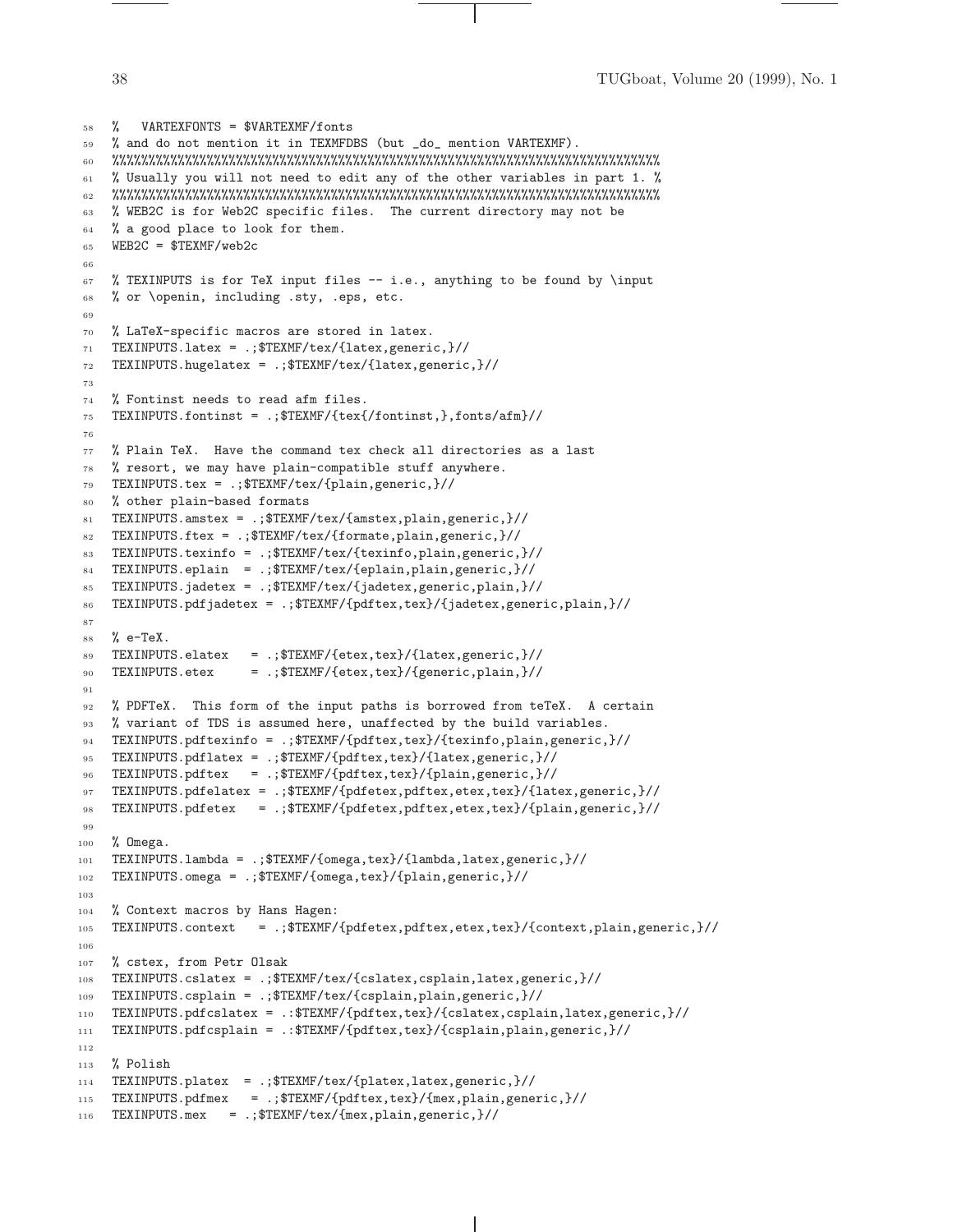TUGboat, Volume 20 (1999), No. 1 39

```
117
118 % french
119 TEXINPUTS.frtex = .;$TEXMF/{mltex,tex}/{plain,generic,}//
120 TEXINPUTS.frlatex = .;$TEXMF/{mltex,tex}/{frlatex,latex,generic,}//
121
122 % MLTeX
123 TEXINPUTS.mltex = .;$TEXMF/{mltex,tex}/{plain,generic,}//
124 TEXINPUTS.mllatex = .;$TEXMF/{mltex,tex}/{latex,generic,}//
125
126 % odd formats needing their own paths
127 TEXINPUTS.lollipop = .;$TEXMF/tex/{lollipop,generic,plain,}//
128 TEXINPUTS.lamstex = .;$TEXMF/tex/{lamstex,generic,plain,}//
129
130 % Earlier entries override later ones, so put this last.
131 TEXINPUTS = .;$TEXMF/tex/{generic,}//
132
133 % Metafont, MetaPost inputs.
134 MFINPUTS = .;$TEXMF/metafont//;{$TEXMF/fonts,$VARTEXFONTS}/source//
135 MPINPUTS = .;$TEXMF/metapost//
136
137 % Dump files (fmt/base/mem) for vir{tex,mf,mp} to read (see web2c/INSTALL),
138 % and string pools (.pool) for ini{tex,mf,mp}. It is silly that we have six
139 % paths and directories here (they all resolve to a single place by default),
140 % but historically ...
141 TEXFORMATS = .;$TEXMF/web2c
142 MFBASES = .;$TEXMF/web2c
143 MPMEMS = .; TEXMF/web2c144 TEXPOOL = .; TEXMF/web2c145 MFPOOL = .; TEXMF/web2c146 MPPOOL = .; TEXMF/web2c147
148 % Device-independent font metric files.
149 VFFONTS = .; TEXMF/fonts/vf150 TFMFONTS = .;{$TEXMF/fonts,$VARTEXFONTS}/tfm//
151
152 % The $MAKETEX_MODE below means the drivers will not use a cx font when
153 % the mode is ricoh. If no mode is explicitly specified, kpse_prog_init
154 % sets MAKETEX_MODE to /, so all subdirectories are searched. See the manual.
155 % The modeless part guarantees that bitmaps for PostScript fonts are found.
156 PKFONTS = .;{$TEXMF/fonts,$VARTEXFONTS}/pk/{$MAKETEX_MODE,modeless}//
157
158 % Similarly for the GF format, which only remains in existence because
159 % Metafont outputs it (and MF isn't going to change).
160 GFFONTS = .;$TEXMF/fonts/gf/$MAKETEX_MODE//
161
162 % A backup for PKFONTS and GFFONTS. Not used for anything.
163 GLYPHFONTS = .;$TEXMF/fonts
164
165 % For texfonts.map and included map files used by mktexpk.
166 % See ftp://ftp.tug.org/tex/fontname.tar.gz.
167 TEXFONTMAPS = .;$TEXMF/fontname
168
169 % BibTeX bibliographies and style files.
170 BIBINPUTS = .; TEXMF/bibtex/6ib, \}//6171 BSTINPUTS = .; TEXMF/bibtex/{b}172
173 % PostScript headers, prologues (.pro), encodings (.enc) and fonts;
174 % this is also where pdftex finds included figures files!
175
```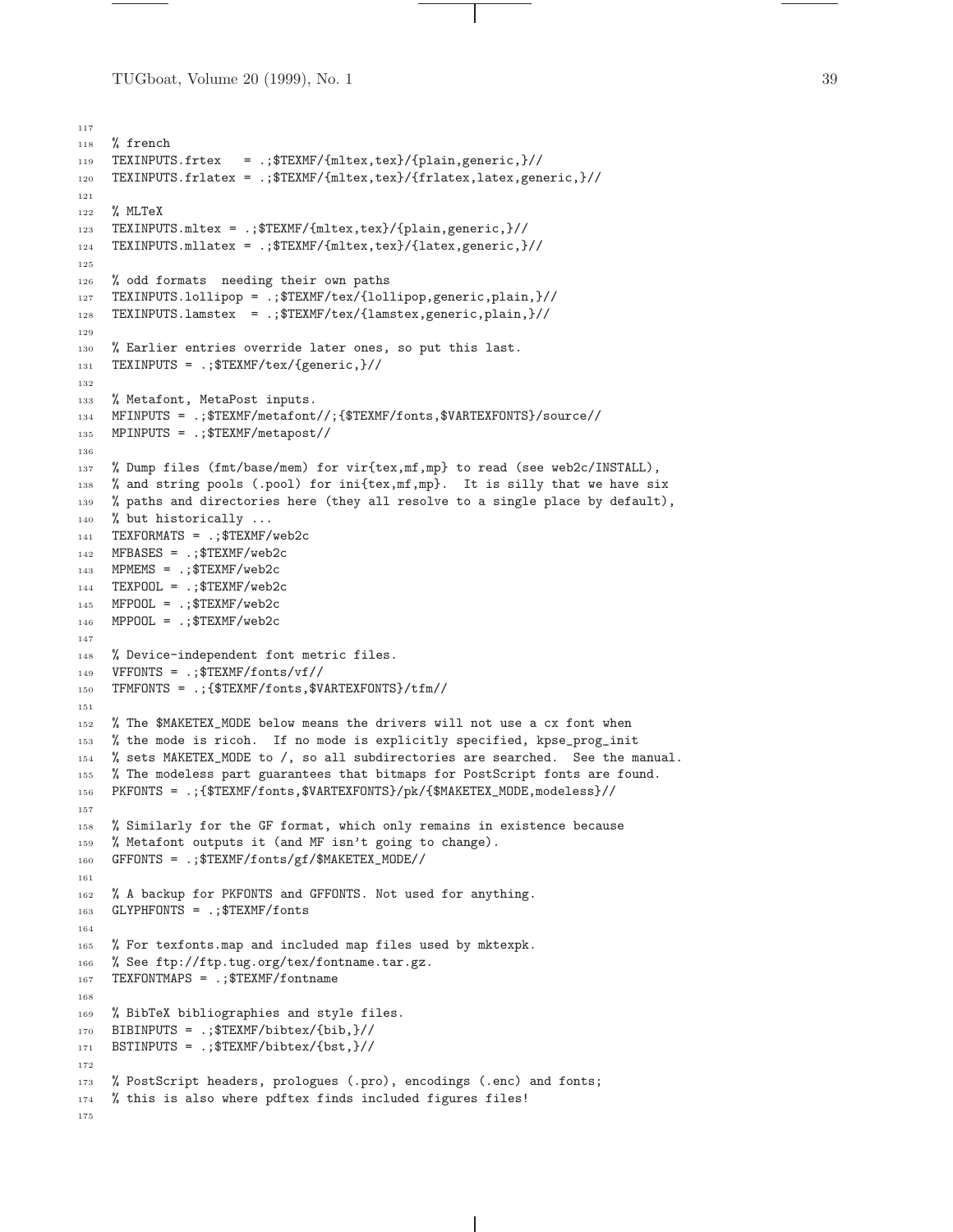```
176 TEXPSHEADERS.pdflatex = .;$TEXMF/{tex,pdftex,dvips,fonts/type1}//
177 TEXPSHEADERS.pdfelatex = .;$TEXMF/{tex,pdftex,dvips,fonts/type1}//
178 TEXPSHEADERS.pdftexinfo = .;$TEXMF/{tex,pdftex,dvips,fonts/type1}//
179 TEXPSHEADERS.pdfcslatex = .;$TEXMF/{tex,pdftex,dvips,fonts/type1}//
180 TEXPSHEADERS.pdfcsplain = .;$TEXMF/{tex,pdftex,dvips,fonts/type1}//
181 TEXPSHEADERS.pdfetex = .;$TEXMF/{tex,pdftex,dvips,fonts/type1}//
182 TEXPSHEADERS.pdfjadetex = .;$TEXMF/{tex,pdftex,dvips,fonts/type1}//
183 TEXPSHEADERS.pdfmex = .;$TEXMF/{tex,pdftex,dvips,fonts/type1}//
184 TEXPSHEADERS.pdftex = .;$TEXMF/{tex,pdftex,dvips,fonts/type1}//
185 TEXPSHEADERS.pdftexinfo = .;$TEXMF/{tex,pdftex,dvips,fonts/type1}//
186 TEXPSHEADERS.cont-de = .;$TEXMF/{tex,pdftex,dvips,fonts/type1}//
187 TEXPSHEADERS.cont-en = .;$TEXMF/{tex,pdftex,dvips,fonts/type1}//
188 TEXPSHEADERS.cont-nl = .;$TEXMF/{tex,pdftex,dvips,fonts/type1}//
189 TEXPSHEADERS.context = .;$TEXMF/{etex,tex,pdftex,dvips,fonts/type1}//
190 TEXPSHEADERS = .;$TEXMF/{dvips,fonts/type1,pdftex}//
191
192 % PostScript Type 1 outline fonts.
193 T1FONTS = .;$TEXMF/fonts/type1//
194
195 % PostScript AFM metric files.
196 AFMFONTS = .; TEXMF/fonts/afm/197
198 % TrueType outline fonts.
199 TTFONTS = .;$TEXMF/fonts/truetype//
200
201 % Type 42 outline fonts.
202 T42FONTS = .;$TEXMF/fonts/type42//
203
204 % A place to puth everything that doesn't fit the other font categories.
205 MISCFONTS = .;$TEXMF/fonts/misc//
206
207 % Dvips' config.* files (this name should not start with 'TEX'!).
208 TEXCONFIG = .;$TEXMF/dvips//
209
210 % Makeindex style (.ist) files.
211 INDEXSTYLE = .; TEXMF/makeindex212
213 % Used by DMP (ditroff-to-mpx), called by makempx -troff.
214 TRFONTS = /usr/lib/font/devpost
215 MPSUPPORT = .;$TEXMF/metapost/support
216
217 % For xdvi to find mime.types and .mailcap, if they do not exist in
218 % $HOME. These are single directories, not paths.
219 % (But the default mime.types, at least, may well suffice.)
220 MIMELIBDIR = c:/TeX/etc
221 MAILCAPLIBDIR = c:/TeX/etc
222
223 % TeX documentation and source files, for use with kpsewhich.
224 TEXDOCS = .; TEXMF/doc225 TEXSOURCES = .;$TEXMF/source//
226
227 % Omega-related fonts and other files. The odd construction for OFMFONTS
228 % makes it behave in the face of a definition of TFMFONTS. Unfortunately
229 % no default substitution would take place for TFMFONTS, so an explicit
230 % path is retained.
231 OFMFONTS = .;{$TEXMF/fonts,$VARTEXFONTS}/{ofm,tfm}//;$TFMFONTS
232 OPLFONTS = .;{$TEXMF/fonts,$VARTEXFONTS}/opl//
233 OVFFONTS = .;{$TEXMF/fonts,$VARTEXFONTS}/ovf//
234 OVPFONTS = .;{$TEXMF/fonts,$VARTEXFONTS}/ovp//
```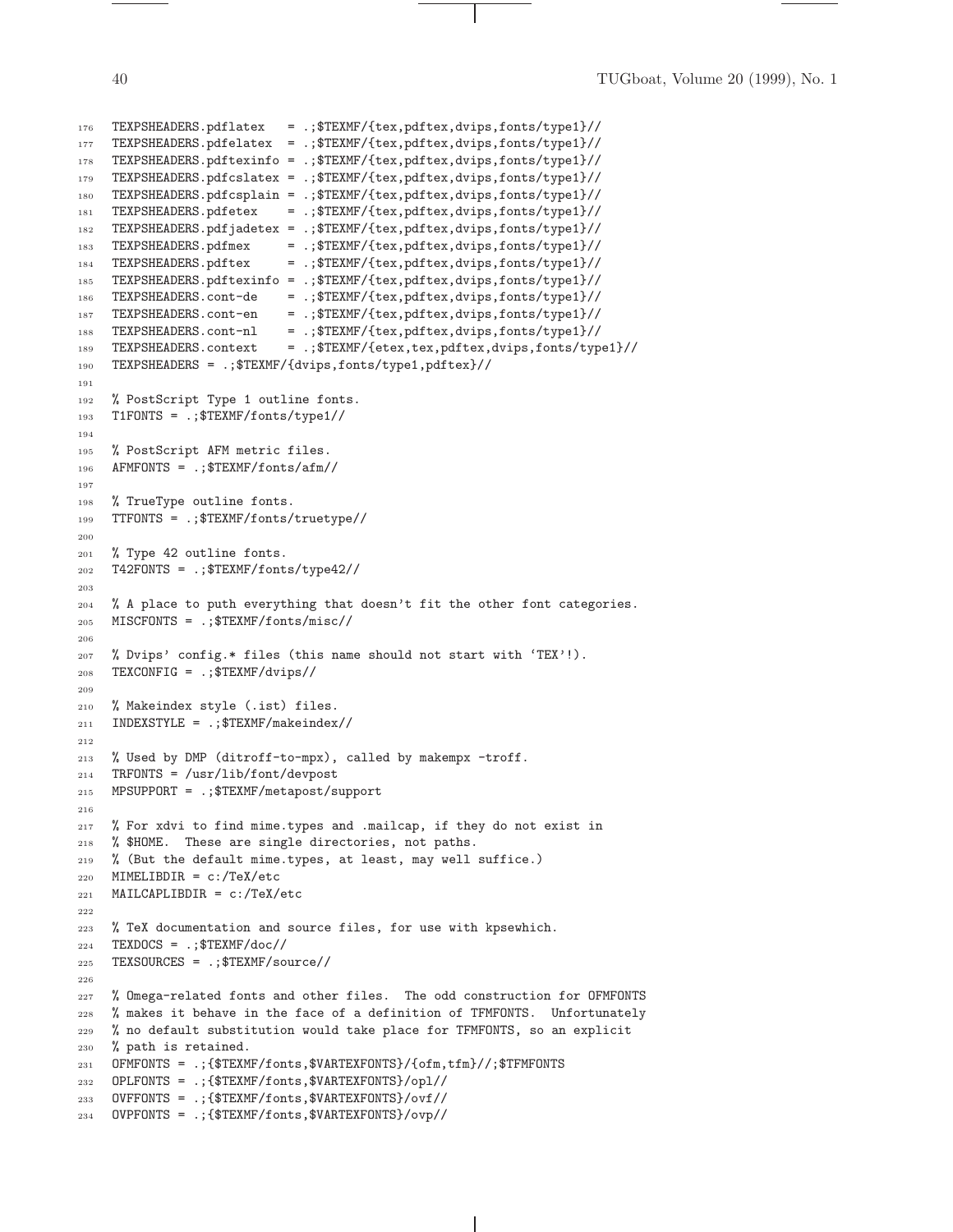TUGboat, Volume 20 (1999), No. 1  $\qquad 41$ 

```
235 OTPINPUTS = .;$TEXMF/omega/otp//
236 OCPINPUTS = .;$TEXMF/omega/ocp//
237
238 %% TeX4ht utility, sharing files with TeX4ht
239 T4HTINPUTS = .;$TEXMF/tex4ht//
240
241 %% The mktex* scripts rely on KPSE_DOT. Do not set it in the environment.
242 KPSE_DOT = .
243
244 % This definition isn't used from this .cnf file itself (that would be
245 % paradoxical), but the compile-time default in paths.h is built from it.
246 % The SELFAUTO* variables are set automatically from the location of
247 % argv[0], in kpse_set_progname.
248 %
249 % About the /. construction:
250 % 1) if the variable is undefined, we'd otherwise have an empty path
251 % element in the compile-time path. This is not meaningful.
252 % 2) if we used /$VARIABLE, we'd end up with // if VARIABLE is defined,
253 % which would search the entire world.
254 %
255 % The TETEXDIR stuff isn't likely to be relevant unless you're using teTeX,
256 % but it doesn't hurt.
257 %
258 TEXMFCNF = .; {$SELFAUTOLOC, $SELFAUTODIR, $SELFAUTOPARENT}\
259 {,{/share,}/texmf{.local,}/web2c};c:/TeX/texmf/web2c
260
261
262
263 % Part 2: Non-path options.
264
265 % Write .log/.dvi/etc. files here, if the current directory is unwritable.
266 % TEXMFOUTPUT = /tmp
267
268 % If a dynamic file creation fails, log the command to this file, in
269 % either the current directory or TEXMFOUTPUT. Set to the
270 % empty string or 0 to avoid logging.
271 MISSFONT_LOG = missfont.log
272
273 % Set to a colon-separated list of words specifying warnings to suppress.
274 % To suppress everything, use TEX_HUSH = all; this is equivalent to
275 % TEX_HUSH = checksum:lostchar:readable:special
276 TEX_HUSH = none
277
278 % Enable system commands via \write18{...}?
279 shell_escape = f
280
281 % Allow TeX \openout/\openin on filenames starting with '.' (e.g., .rhosts)?
282 % a (any) : any file can be opened.
283 % r (restricted) : disallow opening "dotfiles".
284 % p (paranoid) : as 'r' and disallow going to parent directories, and
285 % restrict absolute paths to be under $TEXMFOUTPUT.
286 openout_any = p
287 openin_any = a
288 % Allow TeX, MF, and MP to parse the first line of an input file for
289 % the %&format construct.
290 parse_first_line = t
291
292 % Enable the mktex... scripts by default? These must be set to 0 or 1.
293 % Particular programs can and do override these settings, for example
```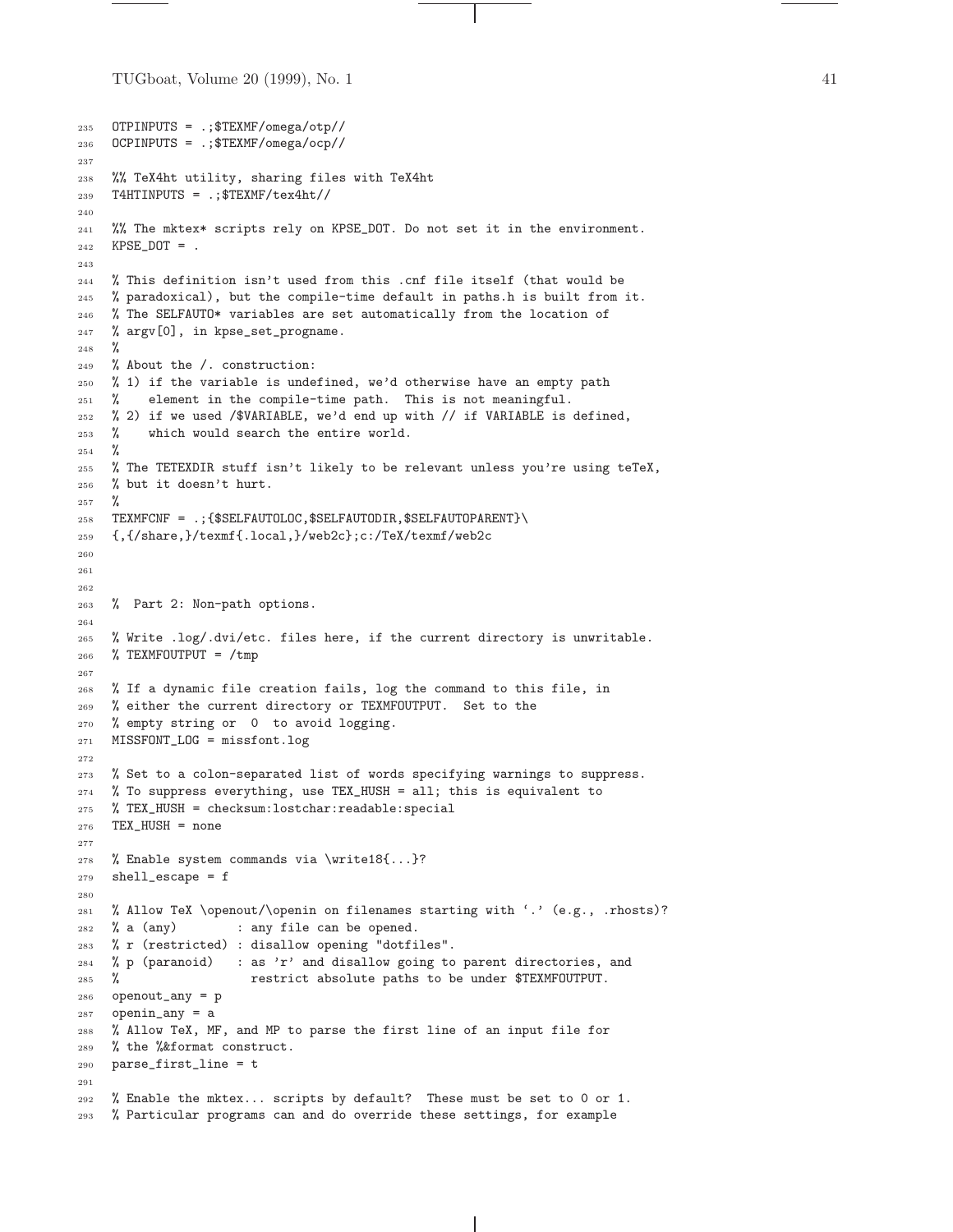```
294 % dvips's -M option. Your first chance to specify whether the scripts
295 % are invoked by default is at configure time.
296 %
297 % These values are ignored if the script names are changed; e.g., if you
298 % set DVIPSMAKEPK to 'foo', what counts is the value of the environment
    % variable/config value 'FOO', not the 'MKTEXPK' value.
300 %
301 % MKTEXTEX = 0
302 % MKTEXPK = 0
303 % MKTEXMF = 0
304 % MKTEXTFM = 0
305 % MKOCP = 0
306 % MKOFM = 0
307
308 % What MetaPost runs to make MPX files. This is passed an option -troff
309 % if MP is in troff mode. Set to '0' to disable this feature.
310 MPXCOMMAND = makempx
311
312
313 % Part 3: Array and other sizes for TeX (and Metafont and MetaPost).
314 %
315 % If you want to change some of these sizes only for a certain TeX
316 % variant, the usual dot notation works, e.g.,
317 % main_memory.hugetex = 20000000
318 %
319 % If a change here appears to be ignored, try redumping the format file.
320
321 % Memory. Must be less than 8,000,000 total.
322 \frac{9}{6}323 % main_memory is relevant only to initex, extra_mem_* only to non-ini.
324 % Thus, have to redump the .fmt file after changing main_memory; to add
325 % to existing fmt files, increase extra_mem_*. (To get an idea of how
326 % much, try \tracingstats=2 in your TeX source file;
327 % web2c/tests/memtest.tex might also be interesting.)
328 %
329 % To increase space for boxes (as might be needed by, e.g., PiCTeX),
330 % increase extra_mem_bot.
331 \frac{9}{6}332 % For some xy-pic samples, you may need as much as 700000 words of memory.
333 % For the vast majority of documents, 60000 or less will do.
334 %
335 main_memory = 263000 % words of inimemory available; also applies to inimf&mp
336 extra_mem_top = 0 % extra high memory for chars, tokens, etc.
337 extra_mem_bot = 0 % extra low memory for boxes, glue, breakpoints, etc.
338
339 % Words of font info for TeX (total size of all TFM files, approximately).
340 font_mem_size = 200000
341
342 % Total number of fonts. Must be >= 50 and <= 2000 (without tex.ch changes).
343 font max = 1000
344
345 % Extra space for the hash table of control sequences (which allows 10K
346 % names as distributed).
347 hash_extra = 0
348
349 % Max number of characters in all strings, including all error messages,
350 % help texts, font names, file names, control sequences.
351 % These values apply to TeX and MP.
352 pool_size = 125000
```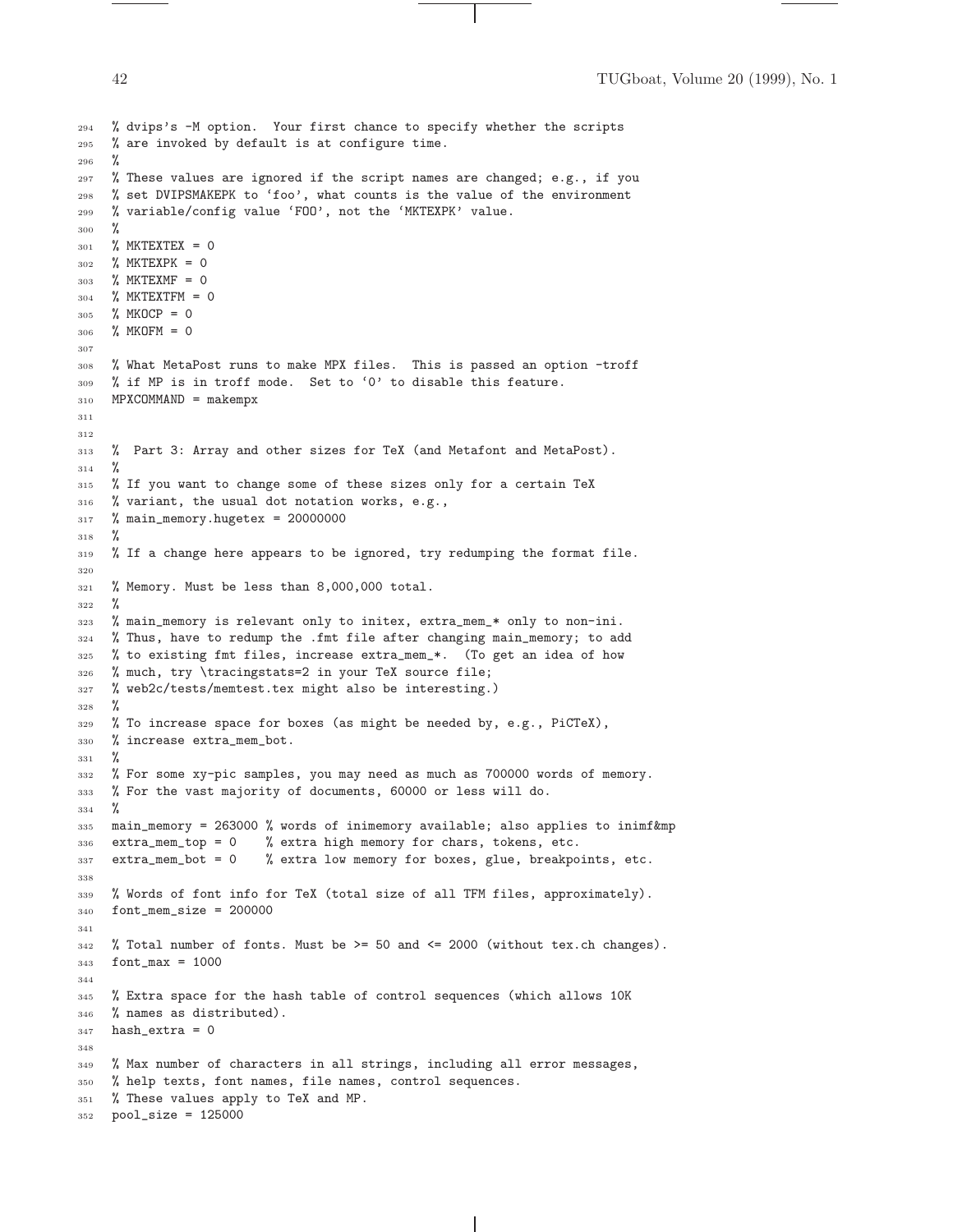TUGboat, Volume 20 (1999), No. 1  $\qquad 43$ 

```
353
354 % Minimum pool space after TeX/MP's own strings; must be at least
355 % 25000 less than pool_size, but doesn't need to be nearly that large.
356 string_vacancies = 25000
357 max_strings = 15000 % max number of strings
358 pool_free = 5000 % min pool space left after loading .fmt
359
360 % Hyphenation trie. As distributed, the maximum is 65535; this should
361 % work unless 'unsigned short' is not supported or is smaller than 16
362 % bits. This value should suffice for UK English, US English, French,
363 % and German (for example). To increase, you must change
364 % 'ssup_trie_opcode' and 'ssup_trie_size' in tex.ch (and rebuild TeX);
365 % the trie will then consume four bytes per entry, instead of two.
366 %
367 % US English, German, and Portuguese: 30000.
368 % German: 14000.
369 % US English: 10000.
370 %
371 trie_size = 64000
372
373 % Buffer size. TeX uses the buffer to contain input lines, but macro
374 % expansion works by writing material into the buffer and reparsing the
375 % line. As a consequence, certain constructs require the buffer to be
376 % very large. As distributed, the size is 50000; most documents can be
377 % handled within a tenth of this size.
378 buf_size = 50000
379
380 % These are Omega-specific.
381 ocp_buf_size = 20000 % character buffers for ocp filters.
382 ocp_stack_size = 10000 % stacks for ocp computations.<br>383 ocp_list_size = 1000 % control for multiple ocps.
383 ocp_list_size = 1000 % control for multiple ocps.
384
385 % These work best if they are the same as the I/O buffer size, but it
386 % doesn't matter much. Must be a multiple of 8.
387 dvi_buf_size = 16384 % TeX
388 gf_buf_size = 16384 % MF
389
390 % It's probably inadvisable to change these. At any rate, we must have:
391 % 45 < error_line < 255;
392 % 30 < half_error_line < error_line - 15;
393 % 60 <= max\_print\_line;394 % These apply to Metafont and MetaPost as well.
395 error_line = 79
396 half_error_line = 50
397 max_print_line = 79
398 stack_size = 300 % simultaneous input sources
399 save_size = 4000 % for saving values outside current group
400 param_size = 500 % simultaneous macro parameters
401 max_in_open = 15 % simultaneous input files and error insertions
402 hyph_size = 1000 % number of hyphenation exceptions, >610 and <32767
403 nest_size = 100 % simultaneous semantic levels (e.g., groups)
404
405 main_memory.context = 1100000
406 hash_extra.context = 25000
407 pool_size.context = 750000
408 string_vacancies.context = 45000
409 max_strings.context = 55000
410 pool_free.context = 47500
411 nest_size.context = 500
```